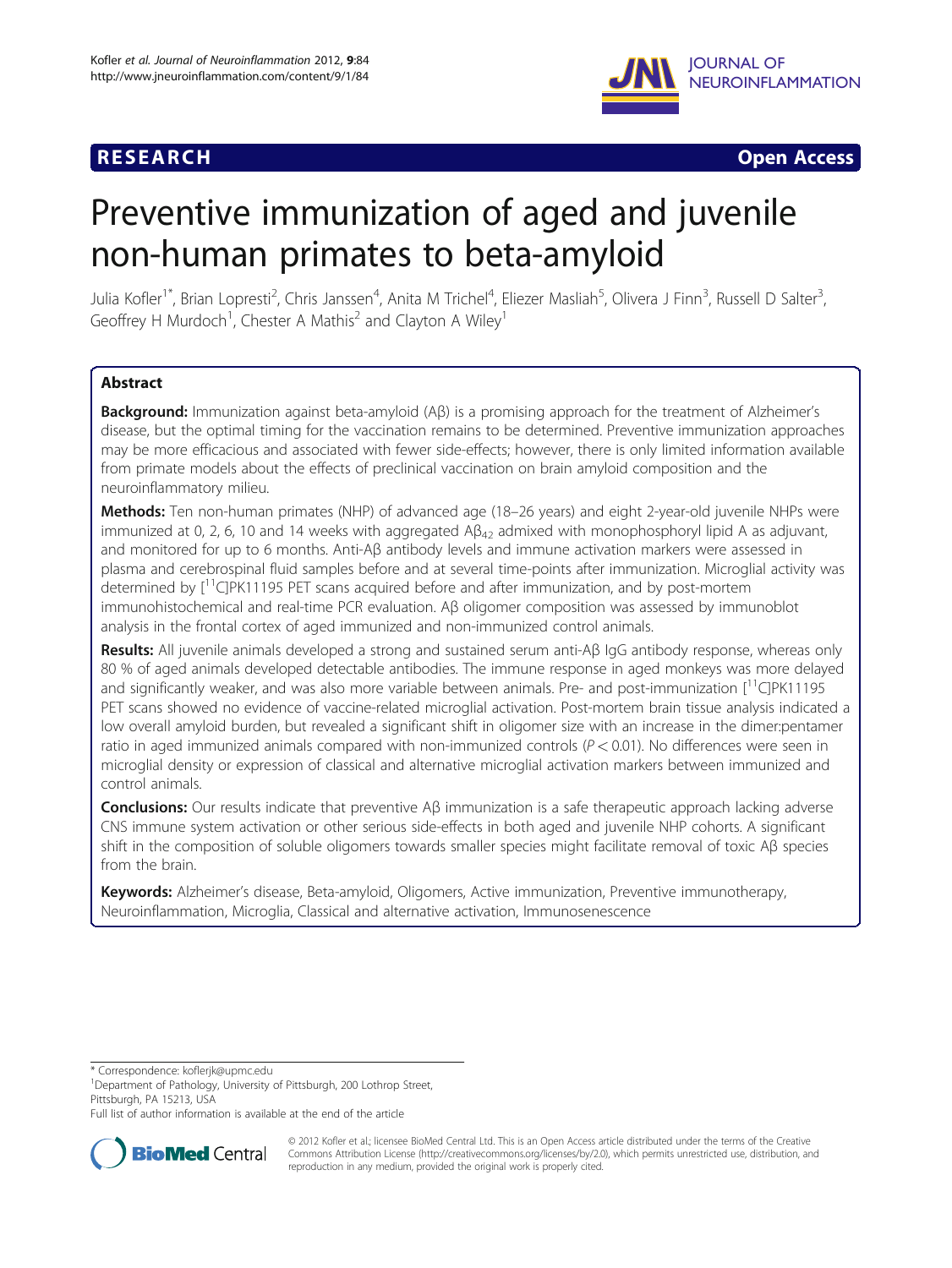# Background

Passive and active immunization against beta-amyloid (Aβ) has been proven efficacious in removing Aβ aggregates from the brain [[1-3\]](#page-15-0). In rodents, this clearance was associated with cognitive improvement in many but not all studies [[4-9](#page-15-0)], whereas only marginal differences were noted in cognitive outcome measures between vaccinated and non-vaccinated humans [\[10-12](#page-15-0)]. Moreover, serious side-effects including meningoencephalitis in a subset of patients and the development of vasogenic edema have complicated human immunization studies [[13,14\]](#page-15-0).

One possible explanation for the lack of success in human studies might be the timing of therapeutic intervention. Aβ species begin to accumulate in the brain many years to decades before cognitive symptoms develop [[15\]](#page-15-0). At the time of enrollment into vaccination studies, patients with a clinical diagnosis of probable Alzheimer's disease (AD) have already developed secondary neurodegenerative changes including tau accumulation, synaptic pathology, neuronal loss, angiopathy, and neuroinflammation, which may be irreversible and thus unaffected by reducing the brain Aβ burden [\[13,16\]](#page-15-0). Therefore, if immunization therapy were to be efficacious, it would probably need to be administered earlier. Studies in transgenic mouse models have already shown that Aβ accumulation in the brain and cognitive deficits can be markedly diminished by preventive immunization strategies initiated before the onset of significant Aβ deposition [[1,2,8](#page-15-0)]. In addition, vaccination at a time when the brain amyloid burden is still low may reduce the risk of toxic side-effects mediated by soluble amyloid species that might possibly be released from disaggregated plaques, and may decrease the risk of cerebral amyloid angiopathy-associated microhemorrhages promoted by amyloid shift from parenchyma to the vasculature [[17\]](#page-15-0).

Based on these considerations, there are increased efforts to start immunization during a crucial time window of preclinical AD when Aβ pathology is still minimal [\[13,16,18](#page-15-0)]. The development of improved biomarker panels and ima-ging paradigms (Pittsburgh Compound B (PiB) PET scans [\[19](#page-15-0)]) may soon allow the more accurate identification of individuals at risk who may benefit most from early intervention. Biomarkers of interest include CSF  $A\beta_{42}$ , phospho-tau and tau levels [[20,21](#page-15-0)] and more novel markers such as YKL40, which may help distinguish between control, mild cognitive impairment (MCI) and mild AD [[18,22,23](#page-15-0)].

To date, preventive immunization approaches have not been studied in a non-human primate (NHP) model, therefore we sought to evaluate the effects of immunization on the aging NHP brain before the onset of a significant Aβ burden by addressing the following questions:

- 1) Does active Aβ vaccination in an individual with low amyloid burden alter the level and composition of Aβ species in the brain or CSF?
- 2) Is preventive immunization associated with microglial activation or shifts in the neuroinflammatory milieu?
- 3) Does immunosenescence affect the efficacy of preventive Aβ immunization in an aging population?

# Methods

# Animals

All animals were housed and maintained according to strict standards of the Association for Assessment and Accreditation of Laboratory Animal Care, and experiments were approved by the University of Pittsburgh Institutional Animal Care and Use Committee.

In total, 10 aged macaques (aged 18 to 26 years; 5 rhesus, 1 cynomolgus and 4 pigtailed macaques; 2 males, 8 females) and 8 juvenile pigtailed macaques (1 to 2 years; all male) were included in the immunization protocol. Archival brain tissue and fluid samples from age-matched aged macaques (18–21 years; 4 rhesus, 2 cynomolgus; all male) and juvenile macaques (1–2 years; 11 pigtailed; 5 males, 6 females) were used as non-immunized control samples in some experiments as detailed below. Unless otherwise indicated, experiments were performed on all animals in each treatment cohort.

### Vaccine preparation

Beta-amyloid 1–42 ( $\mathbf{A}\beta_{42}$ ; American Peptide Company, Sunnyvale, CA, USA) was dissolved in sterile PBS (1 mg/ml), mixed by vortex for 5 minutes and subsequently incubated at 37°C for 24 hours to allow for aggregation [[2\]](#page-15-0). Synthetic monophosphoryl lipid A (MPL; InvivoGen, San Diego, CA, USA) was solubilized in DMSO and diluted in sterile water for a final concentration of 0.5 mg/ml. Single vaccine aliquots were prepared by mixing 100 μl of Aβ stock solution (equal to 100 μg) with 200 μl of MPL adjuvant solution, and these were then stored at −20°C until use.

To assess the animals' general immune responsiveness, a control vaccine consisting of tetanus and diphtheria toxoid (Massachusetts Public Health Biologic Laboratories, Boston, MA, USA) was administered in accordance with the manufacturer's dosing instructions.

### Study timeline

Amyloid vaccines were administered subcutaneously at 0, 2, 6, 10, and 14 weeks. Tetanus–diphtheria vaccines were given at 0 and 4 weeks in the contralateral appendage. EDTA plasma and serum samples were collected before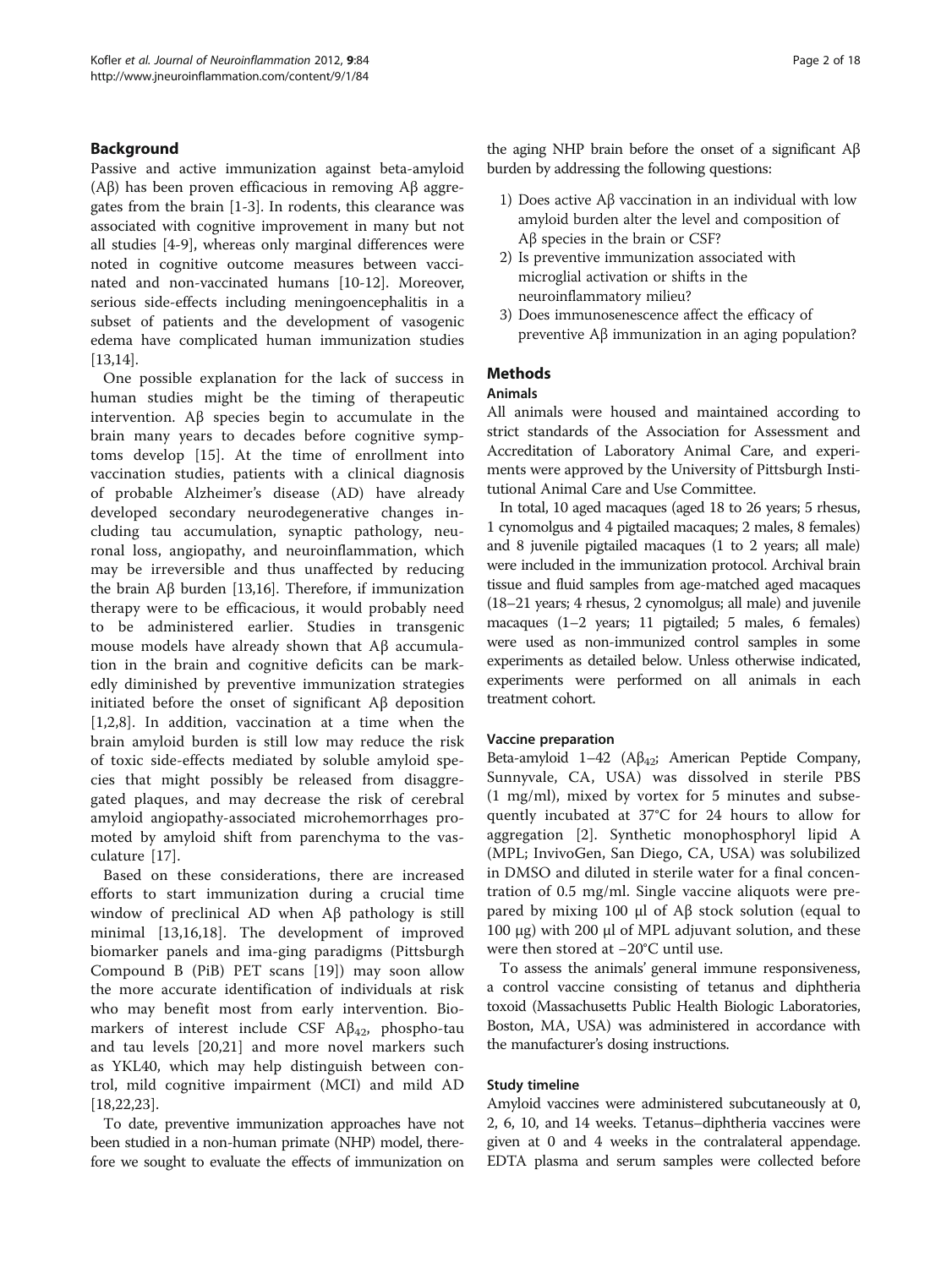the first vaccination and every 2 weeks thereafter throughout the study period. CSF samples were drawn before vaccination and either every 2 weeks (aged animals) or 4 weeks (juveniles) throughout the study period. All samples were collected in the morning, between 08.00 and 10.00 AM, to minimize circadian fluctuations. Blood and CSF samples were stored in aliquots at −80°C until further analysis.

Animals were monitored for at least 16 weeks. If no rise in anti-Aβ antibody titer had occurred by that timepoint, the study period was extended for another 8 weeks for a total of 24 weeks. Any animal that did not develop a measurable antibody concentration by 24 weeks was classified as a non-responder.

[ 11C]PK11195 PET scans were performed at baseline and after development of an antibody response (around weeks 12 to 16). In non-responders, the follow-up scan was performed at the end of the study period (weeks 20 to 24). PET scans could not be performed on two of the aged animals for logistical reasons. One additional aged animal received a baseline scan but not a post-immunization scan because of technical difficulties.

# (R)-[N-methyl-<sup>11</sup>C]PK11195 ([<sup>11</sup>C]PK11195) positron emission tomography imaging

[ 11C]PK11195 was synthesized at the University of Pittsburgh PET Facility as previously described [[24](#page-15-0)].  $\left[ {}^{11}C \right]$ PK11195 PET scans were acquired with the use of a PET scanner (either microPET P4 or ECAT HR+; Siemens Medical Systems, Knoxville, TN, USA) operating in threedimensional (volume imaging) mode. For smaller animals  $(<$ 10 kg), the microPET P4 scanner was used for imaging. This scanner has a 220 mm animal port that simultaneously acquires 63 image planes over an 80 mm axial field of view (FOV) with a maximum reconstructed image spatial resolution of  $\sim$ 1.8 mm full width at half maximum (FWHM) [[25](#page-15-0)]. Animals too large to be accommodated by the microPET P4 system were imaged using the ECAT HR + scanner, which is a clinical PET tomograph that simultaneously acquires 63 image planes over a 152-mm axial FOV with an intrinsic spatial resolution of ~4.5 mm FWHM.

Before radiotracer injection, transmission scans were performed for attenuation correction of PET emission data. Transmission scans were conducted using either a  $\sim$ 130 MBq (3.5 mCi) rotating <sup>57</sup>Co point source (microPET P4) or <sup>68</sup>Ga<sup>68</sup>Ge rod sources. Attenuation correction factors were calculated from back-projection and segmentation of the transmission image (microPET P4) or measured directly (ECAT HR+). Following the transmission scan, 311 ± 52 MBq (8.4 ± 1.4 mCi) (range 255 to 429 MBq; 6.9 to 11.6 mCi) of  $[^{11}C]$ PK11195 with high specific activity (>55.5 GBq/μmol (1.5 Ci/μmol) at time of injection(TOI)) was injected intravenously into each macaque over a period of 30 seconds. PET data were acquired for 90 minutes in a dynamic series of 33 frames and corrected for attenuation,

dead time, scatter, and radioactive decay.  $[{}^{11}C]PK11195$ PET scans of each macaque were co-registered to the baseline PET scan using the normalized mutual information algorithm implemented in the PMOD software package (PMOD Technologies, Zurich, Switzerland). Volumes of interest (VOI) were defined bilaterally on summed PET images (0 to 8 minutes post-injection) for cerebral cortex (combined region covering the frontal, lateral temporal, and parietal cortices), thalamus, cerebellum, and subcortical white matter. VOIs were applied to the dynamic emission data to generate regional time–activity concentration curves. Regional radioactivity concentrations were summed over the post-injection interval of 10 to 60 minutes, and normalized to that in the subcortical white matter (SWM) to estimate the specific retention of  $\binom{11}{1}$ PK11195 as previously described [[26,27](#page-15-0)].

# [<sup>11</sup>C]Pittsburgh compound- B (<sup>11</sup>C]PiB) positron emission tomography imaging

[ 11C]PiB was synthesized at the University of Pittsburgh PET Facility using the captive solvent method as previ-ously described [[28](#page-15-0)].  $\left[ {}^{11}C|PiB-PET \right]$  images were acquired on both microPET P4 and ECAT HR + PET scanners as described above for the  $[$ <sup>11</sup>C]PK11195 studies. Following the completion of the transmission scan,  $377 \pm 85$  MBq  $(10.2 \pm 2.3 \text{ mCi})$  (range: 296 to 537 MBq; 8.0 to 14.5 mCi)) of high specific activity (>22.2 GBq/μmol (0.6 Ci/μmol) at TOI)  $[{}^{11}C]P$ iB was injected intravenously over 30 seconds. PET data were acquired for 90 minutes in a dynamic series of 33 frames, and corrected for attenuation, dead time, scatter, and radioactive decay. Regional  $\binom{11}{1}$ PiB retention measures for frontal cortex, temporoparietal cortex, thalamus, and pons were determined using the late scan (40 to 90 minutes) standardized uptake value ratio (SUVR) method and the cerebellum as reference as previously described [\[29\]](#page-15-0).

# Anti-Aβ<sub>40</sub>, anti-Aβ<sub>42</sub> and anti-toxoid IgG antibody measurements

Anti-Aβ antibody levels in plasma and CSF were measured by ELISA using published protocols with minor modifications [[30](#page-15-0)-[32](#page-16-0)]. In brief, 96-well ELISA plates (Immulon 2HB; ThermoFisher Scientific, Pittsburgh, PA, USA) were coated overnight with solubilized  $Aβ_{40}$  or  $Aβ_{42}$  (American Peptide Company, Sunnyvale, CA, USA) in bicarbonate coating buffer, pH 9.6 (Bethyl, Montgomery, TX, USA). After washing twice with washing solution (0.1% Tween-20 in PBS), the wells were blocked first with blocking buffer (SuperBlock; ThermoFisher Scientific) followed by an additional blocking step with 5% milk in PBS-Tween. Samples (100 μl per well) were then incubated for 2 hours at room temperature. After three washes, horseradish peroxidase-conjugated anti-monkey IgG detection antibody (1:30,000; Rockland, Gilbertsville, PA, USA) was added to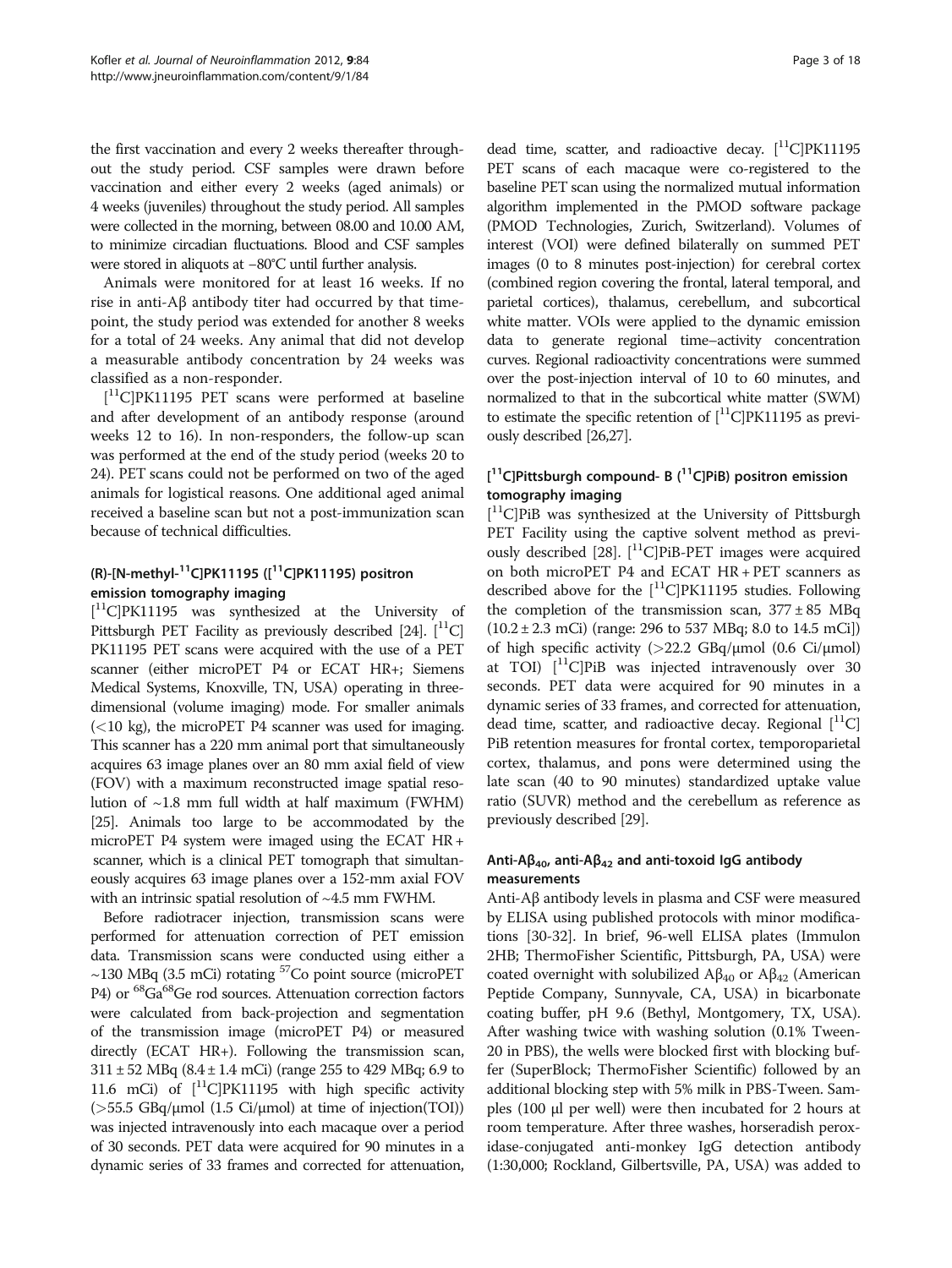each well for 1 hour. After five washes, 100 μl of tetramethylbenzidine substrate (Sigma, St. Louis, MO, USA) was dispensed into each well. After 15 minutes, the developing color reaction was stopped with 50 μl of 1 mol/l HCl solution. Optical density was immediately measured at 450 nm using a microplate reader (ELx800; BioTek, Winooski, VT, USA).

Serum anti-tetanus toxoid antibody levels were measured by ELISA (IBL, Minneapolis, MN, USA). Similar results were achieved using the anti-human detection antibody supplied with the kit as with an anti-monkey IgG detection antibody, thus all subsequent experiments were performed using the reagents in the kit. Results are expressed as IU/ml.

# Aβ<sub>40</sub>, Aβ<sub>42</sub>, total tau, and YKL40 measurements

Aβ<sub>40</sub>, Aβ<sub>42</sub>, and YKL40 concentrations were measured in CSF and plasma using ELISA kits according to the manufacturers' protocols (Aβ1-40 and Aβ1-42 (Invitrogen, Camarillo, CA, USA) and YKL40 (Quidel Corporation, San Diego, CA, USA)). CSF samples were also assessed for total tau concentration by ELISA (Invitrogen). In addition to absolute concentrations, the tau to  $A\beta_{42}$ ratio was calculated for CSF samples.

# Multiplex analysis of neuroimmune marker

Commercial cytokine assay kits (Procarta; Panomics, Fremont, CA, USA) were used to simultaneously detect one human-specific cytokine (macrophage colonystimulating factor; M-CSF) and 30 NHP-specific proteins in CSF samples. These assays were based on detection technology (xMAP; Luminex Corp., Austin, TX, USA) that uses beads to quantitatively measure multiple cytokines in a small amount of sample. Cytokines were quantified at baseline before vaccination and weeks 4 and 16 after immunization. CSF samples were diluted 1:2 in buffer (Non-human Primate Bodily Fluid Buffer; Panomics) and processed according to the manufacturer's recommendations. The plate was read at the University of Pittsburgh Cancer Institute Luminex Facility (Bio-Plex reader Luminex 100, Luminex Corp.). Analyte concentrations were calculated based on the respective standard curve for each analyte.

# Determination of Aβ levels in the brain by immunoblot and ELISA

Tissue fractionation and extraction was performed as previously described [[33\]](#page-16-0). Briefly, the frontal cortex (0.1 g) was homogenized in 0.4 ml of buffer containing NaCl– $P_i$  pH 7.4, 0.32 mol/l sucrose, 50 mmol/l Hepes, 25 mmol/l MgCl2, 0.5 mmol/l dithiothreitol, and phosphatase and protease inhibitor cocktails (Calbiochem, San Diego, CA, USA). The samples were separated by centrifugation for 10 minutes at  $1000 g$  and 4°C. Supernatants were transferred into appropriate ultracentrifuge tubes, and the pellets were rehomogenized in 0.3 mL of buffer, then separated again by centrifugation for 10 minutes at  $1000g$  and 4°C. The second supernatant was collected and combined with the first supernatant and separated by centrifugation for 1 hour at  $100,000$  g and 4°C. This final supernatant was collected to serve as the cytosolic fraction, and the remaining pellet was resuspended in 0.2 mL of buffer and rehomogenized to give the membrane fraction. The bicinchoninic acid protein assay was used to determine the protein concentration of the samples.

For immunoblot analysis, samples (20 μg) were loaded onto a 4 to 12% Bis-Tris gel (Invitrogen, Carlsbad, CA, USA) and run with MES–SDS running buffer (NuPAGE; Invitrogen) at 200 V for 45 minutes on ice. Gels were transferred to a 0.2 μm nitrocellulose membrane, in transfer buffer (1 l Tris-glycine buffer containing 20% methanol) at 400 mA for 1.5 hours. Membranes were boiled in phosphate-buffered saline for 5 minutes, blocked with 3% BSA in Tris-buffered saline and 0.05% Tween 20 (TBS-T) for 1 hour, and incubated overnight at 4°C with anti-Aβ antibody (6E10, Signet Laboratories, Dedham, MA, USA). Membranes were washed in TBS-T for 1 hour, and incubated in secondary antibody for 1 hour at room temperature. Membranes were washed for 30 minutes in TBS-T and then for five minutes in TBS alone. Detection was carried out with a commercial reagent (Western Lightning Chemiluminescence Reagent Plus; PerkinElmer, Waltham, MA, USA) and visualized by enhanced chemiluminescence. Membranes were analyzed with a Versadoc XL imaging apparatus (BioRad, Hercules, CA, USA). Analysis of actin levels (C4, Millipore, Temecular, CA, USA) was used as a loading control.

 $A\beta_{42}$  concentrations were also measured by ELISA in accordance with the manufacturer's protocol (Invitrogen, Camarillo, CA, USA).

# Histopathologic and immunohistochemical evaluation

Animals were killed and perfused with saline, the brains were then removed immediately and processed for neuropathologic analysis as described previously [\[34\]](#page-16-0). Briefly, brains were bisected sagittally, then the left half was fixed in 10% formalin and tissue blocks were embedded in paraffin wax, while the right half was micro-dissected and snapfrozen at −80°C. Sections of brain were stained with hematoxylin and eosin, or immunostained for the macrophage–microglia-associated protein Iba-1 (1:500, Wako Chemicals USA, Richmond, VA, USA) and the T-cell marker CD3 (polyclonal, 1:500, Dako, Carpenteria, CA, USA). The presence of amyloid pathology was evaluated by Bielschowsky silver stain and immunohistochemical stains for Aβ (clone 6F/3D, 1:100; Dako (formic acid pretreatment)) and total tau (polyclonal antibody, 1:200; Dako). To assess if vaccination-induced anti-Aβ antibodies bind to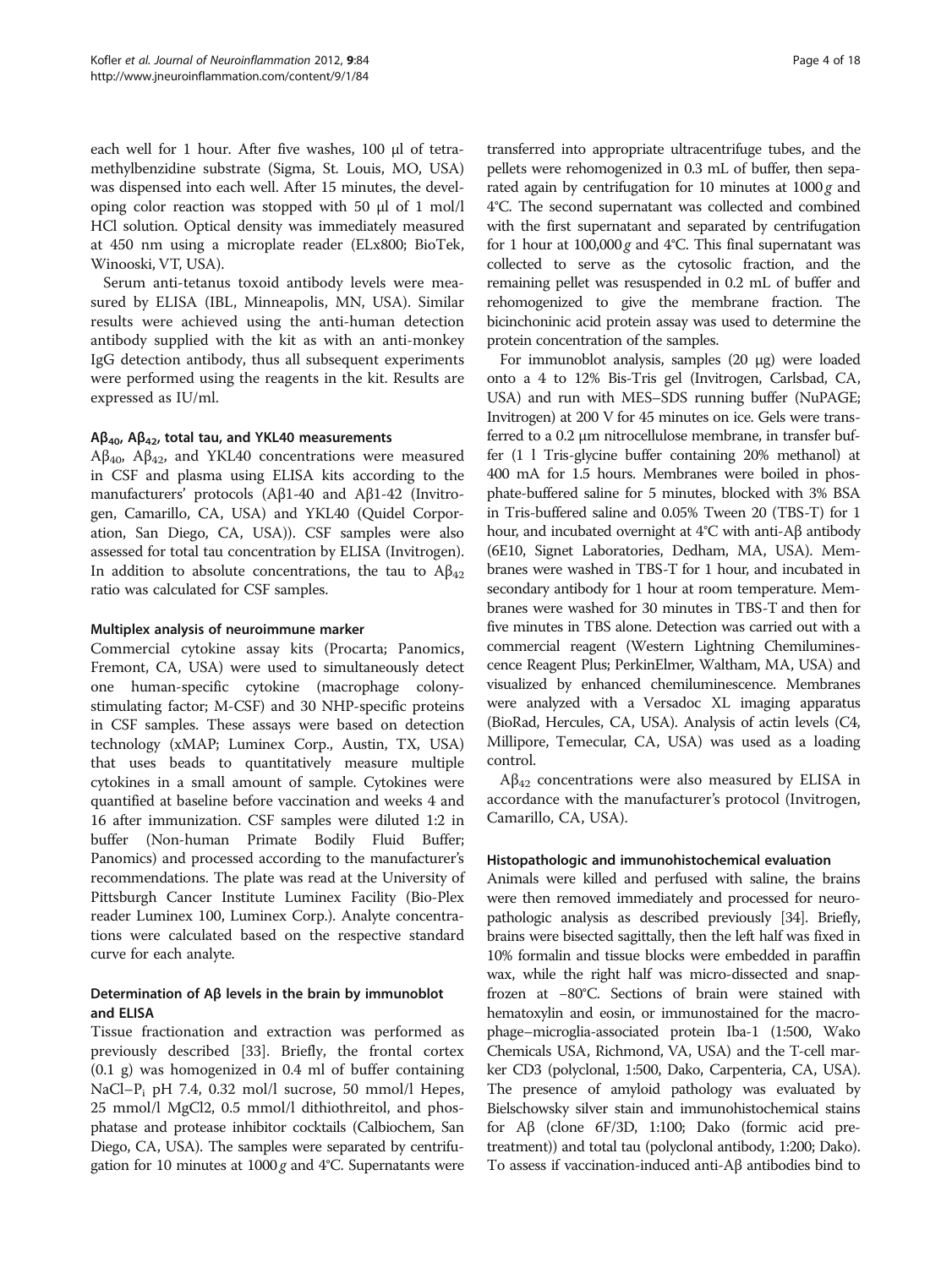Aβ plaques, colabeling for Aβ and anti-monkey IgG (1:500, Rockland, Gilbertsville, PA) was performed.

Prussian blue iron stain was used to screen for microhemorrhages. Slides were dewaxed, rehydrated, and immersed in 10% potassium ferrocyanide for 5 minutes, followed by immersion in equal parts of 20% hydrochloric acid and 10% potassium ferrocyanide for 30 minutes. Slides were counterstained with Nuclear fast red.

# Quantitative image analysis

Amyloid plaque burden, vascular amyloid, and neurofibrillary tangle density were classified using a semiquantitative scale (none, minimal, mild, moderate, severe). Diffuse and neuritic plaque density was scored as none, minimal, mild, moderate, or severe. Following CERAD (Consortium to Establish a Registry for Alzheimer's Disease) guidelines, plaque density was assessed in the most severely affected area of each evaluated brain region [[35](#page-16-0)].

Microglial cell density was assessed by single-label Iba-1 immunohistochemistry without counterstaining. Images (×200 magnification) were taken of random fields in the mid-frontal cortex  $(n = 10$  fields), hippocampus  $(5)$ , entorhinal cortex (5), corpus callosum (3), subcortical mid-frontal white matter (3), and periventricular white matter (3). The area fraction immunopositive for Iba-1 was measured using Image J software [\(http://rsb.info.nih.](http://rsb.info.nih.gov/ij/) [gov/ij/](http://rsb.info.nih.gov/ij/)) for each image, and the mean value calculated for each area. The three white-matter regions were combined into one area.

# Quantitative real-time polymerase chain reaction

RNA was isolated from frozen frontal cortex samples using a commercial kit (RNeasy Mini Kit; Qiagen, Valencia, CA, USA) in accordance with the manufacturer's instructions. RNA concentrations were measured by spectrophotometry (Nanodrop 1000; ThermoScientific, Wilmington, DE, USA).

After conversion of RNA into cDNA (RETROscript protocol; Ambion, Austin, TX, USA), quantitative real-time PCR was performed (QuantiTect SYBR Green PCR kit; Qiagen) and NHP-specific primers for the microglial markers CD68 and Iba-1, the astrocyte marker glial fibrillary acidic protein (GFAP), the classical macrophage activation (M1) markers CXCL9, CXCL10, prostaglandin-endoperoxide synthase (PTGS)2 (cyclooxygenase 2), indoleamine 2,3 dioxygenase (IDO) and CCR7, and the alternative macrophage activation markers mannose receptor 1 (MRC1:CD206) and CCL17 (Table 1). Primers were designed using Primer3 software (<http://primer3.sourceforge.net/>). Samples were run on a real-time PCR system (StepOnePlus; Applied Biosystems, Foster City, CA, USA) using standard cycling conditions. Results are presented as relative gene expression normalized to glyceraldehyde 3-phosphate dehydrogenase (GAPDH) as internal control ( $2^{-dCT}$  where dCt = Ct gene of interest – Ct internal control).

# Statistical analysis

Statistical analysis was performed using GraphPad Prism software (LaJolla, CA, USA). Comparisons between groups were performed using the Student's t-test or, when data were not normally distributed, the non-parametric Mann–Whitney U-test. For data with more than one time-point, repeated measures two-way ANOVA was performed.  $P < 0.05$  was considered significant.

# Results

### Antibody response to vaccinations

All eight juvenile animals completed the five-cycle vaccination protocol and at least 16 weeks of observation. Of the ten aged macaques, one was diagnosed with a colon carcinoma during the study period and was euthanized at week 6, after receiving three of five vaccine cycles.

Table 1 Primer sequences for microglia and astrocyte cell markers and M1 or M2 activation markers

| Gene         | NCBI reference sequence | Forward primer       | Reverse primer       |
|--------------|-------------------------|----------------------|----------------------|
| $Iba-1$      | NM_001047118.1          | ccagggatttacagggagga | atcgccgtttccattaaggt |
| CD68         | XM_001110126            | cagcacagtggacattctcg | tgatgagaggcagcaagatg |
| <b>GFAP</b>  | XM 001102095.2          | aagctccaggatgaaaccaa | aacctcctcctcgtggatct |
| CXCL9        | NM_001032936.1          | taatgaggaagggtcgctgt | tttggctgacctgtttttcc |
| CXCL10       | NM 001032892.1          | ttgctgccttgtctttctga | tgatggccttagattctgga |
| IDO          | NM 001077483.1          | ccgtcaagtgtttcagcaaa | caggacgtcaaagcactgaa |
| CCR7         | NM 001032884            | gtggtggctctccttgtcat | gtaggcccacgaaacaaatg |
| PTGS2        | XM 001107538.2          | cccttgggtgtgaaaggtaa | gccctcgcttatgatctgtc |
| MRC1         | NM_001193925            | aaggaaaccatggacaatgc | ccatccatccaagcaaactt |
| CCL17        | NM 001032852.1          | cttctctgcagcacatccat | aacagatggccttgttctgg |
| <b>GAPDH</b> | NM 001195426            | tggaaggactcatgaccaca | ttcagctcagggatgacctt |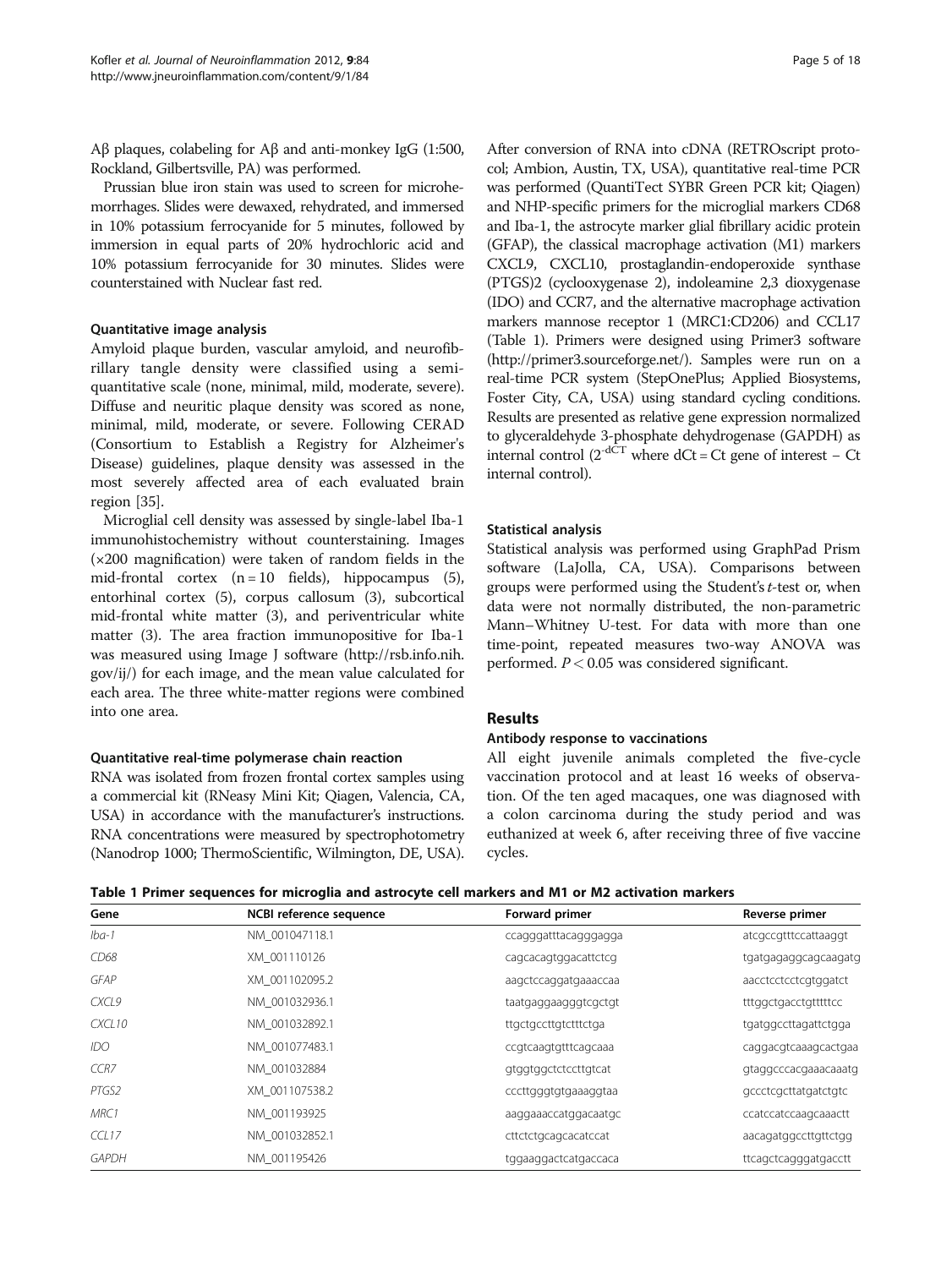All juvenile animals developed a strong antibody response against both  $Aβ_{42}$  and  $Aβ_{40}$  after the first or second vaccine dose, whereas only 80% of the ten aged animals developed detectable anti- $A\beta_{42}$  antibodies (Figure 1A). In five of the eight aged responders, peak antibody concentrations approached levels similar to those in the juvenile cohort. The other three aged responders developed only low antibody levels. In all aged responders, antibody development was delayed compared with the juveniles, with minimal antibody response after the second vaccine dose and increasing titers after the third dose. Only 60 % of the aged animals developed anti- $A\beta_{40}$  antibodies (Figure 1B). Repeated measures two-way ANOVA analysis showed a strong effect of age on the immune response for both anti- $A\beta_{42}$  $(F = 81.11; P < 0.0001)$  and anti-A $\beta_{40}$  antibody levels  $(F = 70.04; P < 0.0001)$  with significant differences between age groups from week 4 until the end of the observation period. These results indicate significant age-dependent differences in the immune response to Aβ vaccination.

Age differences were also seen in the response to tetanus vaccination. Although all aged animals developed detectable antibody levels, the response was not as strong as in the juveniles, and required two vaccinedosing cycles in all but one aged animal, whereas all juveniles produced high antibody titers already after the first dose (Figure 1 C). Repeated measures two-way ANOVA analysis showed a strong effect of age on the anti-tetanus antibody levels ( $F = 10.65$ ;  $P < 0.0001$ ) with significant differences between age groups from week 2 until week 6.

Anti-Aβ antibody levels in the CSF were determined at week 16, when serum antibody concentrations were at peak levels (Figure [2](#page-6-0)). All juvenile animals contained detectable anti- $A\beta_{40}$  and  $A\beta_{42}$  antibodies in the CSF, although the levels were much lower than in the serum. By contrast, anti- $Aβ<sub>42</sub>$  antibodies were seen in only 44% of the aged animals, and anti- $A\beta_{40}$  antibodies in 22%. A CSF samples was unavailable for one aged animal at week 16.

IgG immunoglobulins were purified from sera of animals with a positive anti- $Aβ$  immune response using protein A spin columns (ThermoFisher, Pittsburgh, PA, USA) and were found to stain amyloid plaques of a human brain from a patient with AD, confirming the specificity of the vaccination-induced antibodies (data not shown).

# Aβ<sub>40</sub>, Aβ<sub>42</sub> and tau levels in cerebrospinal fluid and plasma

To determine the normal range of  $A\beta_{40}$ ,  $A\beta_{42}$  and tau in the CSF of macaques, we first analyzed pre-immunization samples from all aged and juvenile macaques and also



additional CSF samples from aged and juvenile control animals. No differences were seen between young and old animals for  $A\beta_{40}$  and  $A\beta_{42}$  levels (Table [2\)](#page-7-0). The results of the tau assay revealed a non-significant trend towards higher levels in the cohort of aged macaques ( $P = 0.06$ ).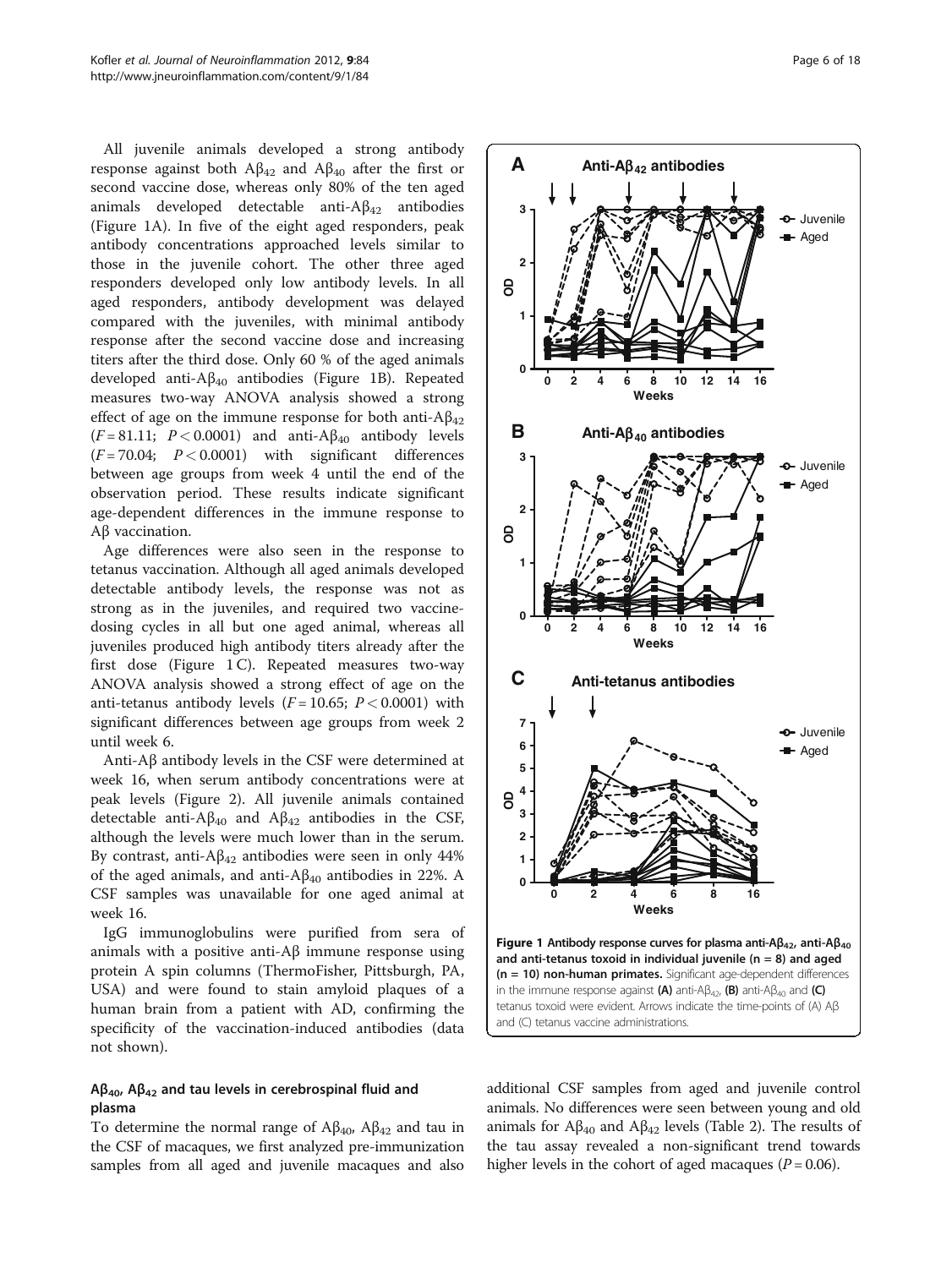<span id="page-6-0"></span>

week 16 post-immunization in aged ( $n = 9$ ) than in juvenile non-human primates ( $n = 8$ ). Bars represent median and interquartile range. (C) Scatterplot displaying the difference (ΔAβ42) between CSF Aβ<sup>42</sup> levels at week 16 and baseline . A significant positive correlation was seen for the aged ( $P < 0.05$ ) but not the juvenile cohort.

After immunization, average  $A\beta_{40}$ ,  $A\beta_{42}$  and tau CSF levels were not significantly different from baseline levels for either aged or juvenile animals (Figure [3](#page-7-0)), but there was marked variability in individual animals between pre- and post-immunization levels. A small overall decrease in CSF  $\mathsf{A}\beta_{42}$  and increase in tau concentrations in the aged cohort resulted in a significant difference in the post-immunization tau/ $A\beta_{42}$  ratio compared with juveniles ( $P < 0.05$ ).

Next, we wanted to determine if changes in CSF  $A\beta_{42}$ concentrations (difference between levels at week 16 post-immunization and baseline;  $ΔAβ<sub>42</sub>$ ) were linked to the immune response. This analysis showed a positive correlation between  $ΔAβ<sub>42</sub>$  and week 16 CSF anti- $Aβ<sub>42</sub>$ antibody levels, which was significant for the entire cohort of immunized animals  $(P < 0.05)$  and the subgroup of aged animals  $(P < 0.05)$  but not for the subgroup of juvenile animals. A stronger CSF humoral immune response was associated with increasing  $A\beta_{42}$ levels in the CSF, whereas declining  $A\beta_{42}$  levels were seen more frequently in animals with low or undetectable CSF anti- $Aβ<sub>42</sub>$  antibodies. No correlation was seen between  $\Delta A \beta_{42}$  and peak plasma anti- $A \beta_{42}$  antibody levels for either aged or juvenile animals.

Pre-immunization plasma concentrations of  $A\beta_{40}$  were similar in juvenile and aged animals (Table [2](#page-7-0)). No significant changes were seen after immunization in either age group. Plasma  $A\beta_{42}$  levels were below the detection limit of our assay before and after immunization in both juvenile and older macaques.

# Aβ content in the brain Histopathologic evaluation

Post-mortem histopathologic analysis was performed on all ten immunized aged animals and on six aged nonimmunized control animals. Five immunized and three non-immunized animals exhibited mild focal Aβ deposits in their brains, mostly in the form of diffuse plaques, but rare neuritic plaques were also seen (Table [3](#page-8-0)). Only one of the animals had a focus of moderately dense diffuse plaques. None of the brains exhibited widespread Aβ deposits. In six animals, the Aβ pathology was restricted to the cortex, another animal had amyloid deposits in both cortex and caudate, and one other had Aβ plaques present exclusively in the head of the caudate nucleus. Co-labeling for Aβ and IgG did not identify any antibodies bound to Aβ plaques. In two brains, very focal vascular amyloid deposits were noted, which in one case involved very focally leptomeningeal and nearby cortical vessels, and in the second case, affected a very rare parenchymal small vessel. Only one of the non-immunized animals exhibited tau pathology in the form of rare neurofibrillary tangles in the subiculum, CA1 sector of the hippocampus and frontal cortex. No apparent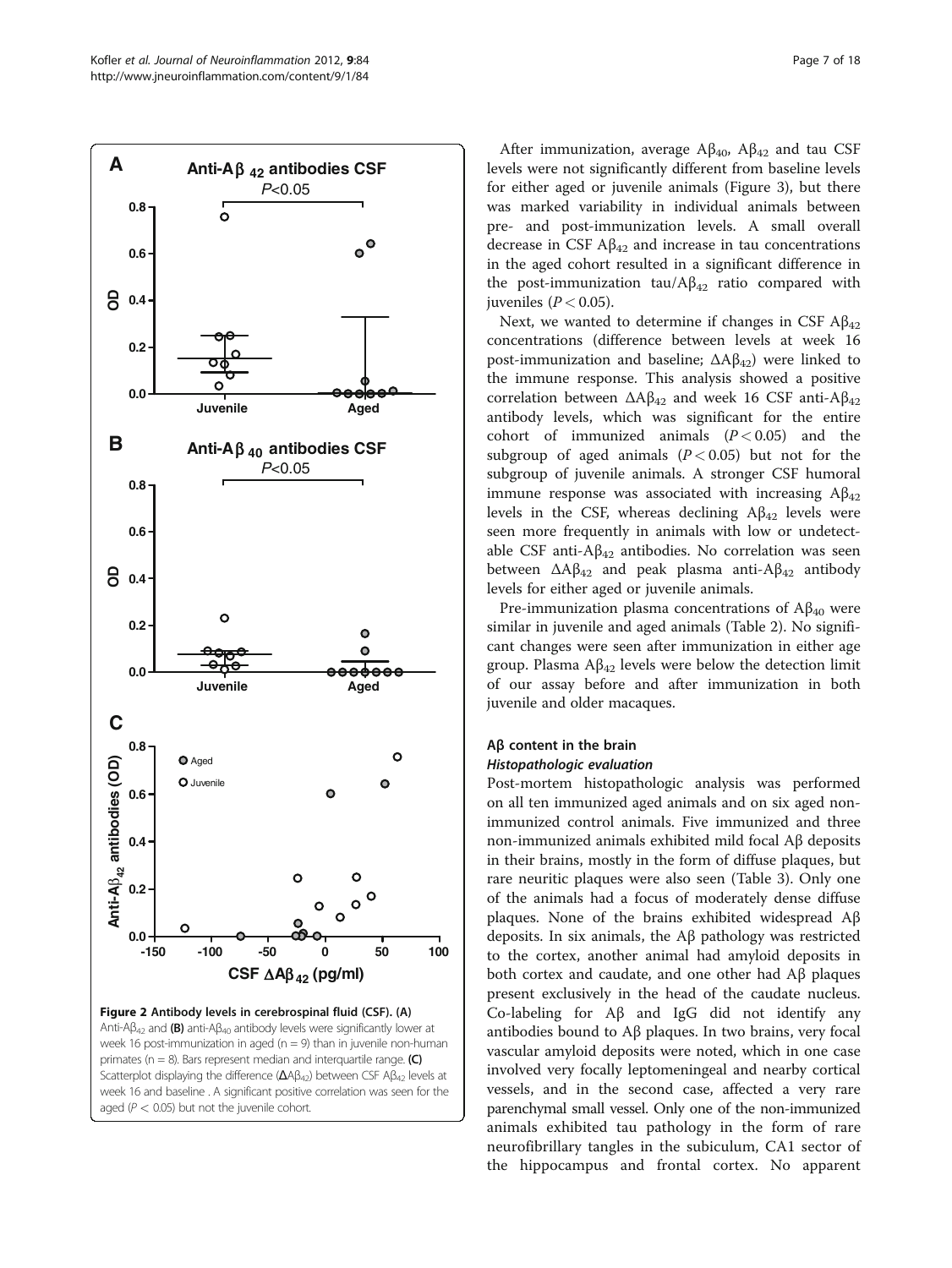<span id="page-7-0"></span>Table 2 Baseline A $\beta_{40}$ , A $\beta_{42}$  and total tau levels in cerebrospinal fluid and plasma of juvenile and aged NHPs (median and interquartile range)

|                     | Juvenile animals      | <b>Aged animals</b>        | P-value   |  |
|---------------------|-----------------------|----------------------------|-----------|--|
|                     | $(n = 19)$            | $(n = 16)$                 |           |  |
| Cerebrospinal fluid |                       |                            |           |  |
| $AB_{40}$ , pg/ml   | 1494 (923 to 2077)    | 1514 (971 to 2145)         | <b>NS</b> |  |
| $AB_{42}$ , pg/ml   | 78.4 (65.3 to 118.4)  | 107.4 (59.8 to 162.1) NS   |           |  |
| Tau, pg/ml          | 131.4 (89.4 to 168.2) | 249.0 (94.2 to 345.2) 0.06 |           |  |
| Tau/A $\beta_{42}$  | 1.48 (0.84 to 1.94)   | 1.84 (1.20 to 3.40)        | <b>NS</b> |  |
| Plasma              |                       |                            |           |  |
| $AB_{40}$ , pg/ml   | 16.0 (15.1 to 21.0)   | 15.1 (11.4 to 18.8)        | <b>NS</b> |  |
| $AB_{42}$ , pg/ml   | ND.                   | <b>ND</b>                  |           |  |
|                     |                       |                            |           |  |

ND, not detected; NS, not significant.

differences in the degree of amyloid pathology were noted between the three macaque strains.

On neuropathologic examination, no additional brain lesions were seen, other than the presence of axonal spheroids and hemosiderin deposits in the globus pallidus of all animals, and variable degrees of vascular mineralization in the globus pallidus of four animals. No evidence of meningoencephalitis was seen in any of the immunized animals.

Immunohistochemical stains for CD3 highlighted rare perivascular and leptomeningeal T-cells in both immunized and non-immunized animals. In addition, focally increased numbers of intraparenchymal lymphocytes were noted in the white but not gray matter of some brains. There was no association between treatment group and the incidence and density of these parenchymal T-cells. Prussian blue iron stain did not reveal any microhemorrhages in the cortex of the aged immunized animals or the non-vaccinated control animals. Post-mortem pathologic examination confirmed the presence of a moderately differentiated mucinous adenocarcinoma in the right colon of the one animal that had to be killed before the end of the study period. In addition, significant age-related non-CNS findings were seen in several other animals (Table [3](#page-8-0)).

# [<sup>11</sup>C]PiB positron emission tomography imaging

[ 11C]PiB scanning was performed in two non-immunized and six immunized aged macaques at baseline. No significant  $\vert^{11}$ C]PiB-PET signal was detected in any of the analyzed brain regions, indicating a relatively low level of fibrillar Aβ in these brains [\[36](#page-16-0)].



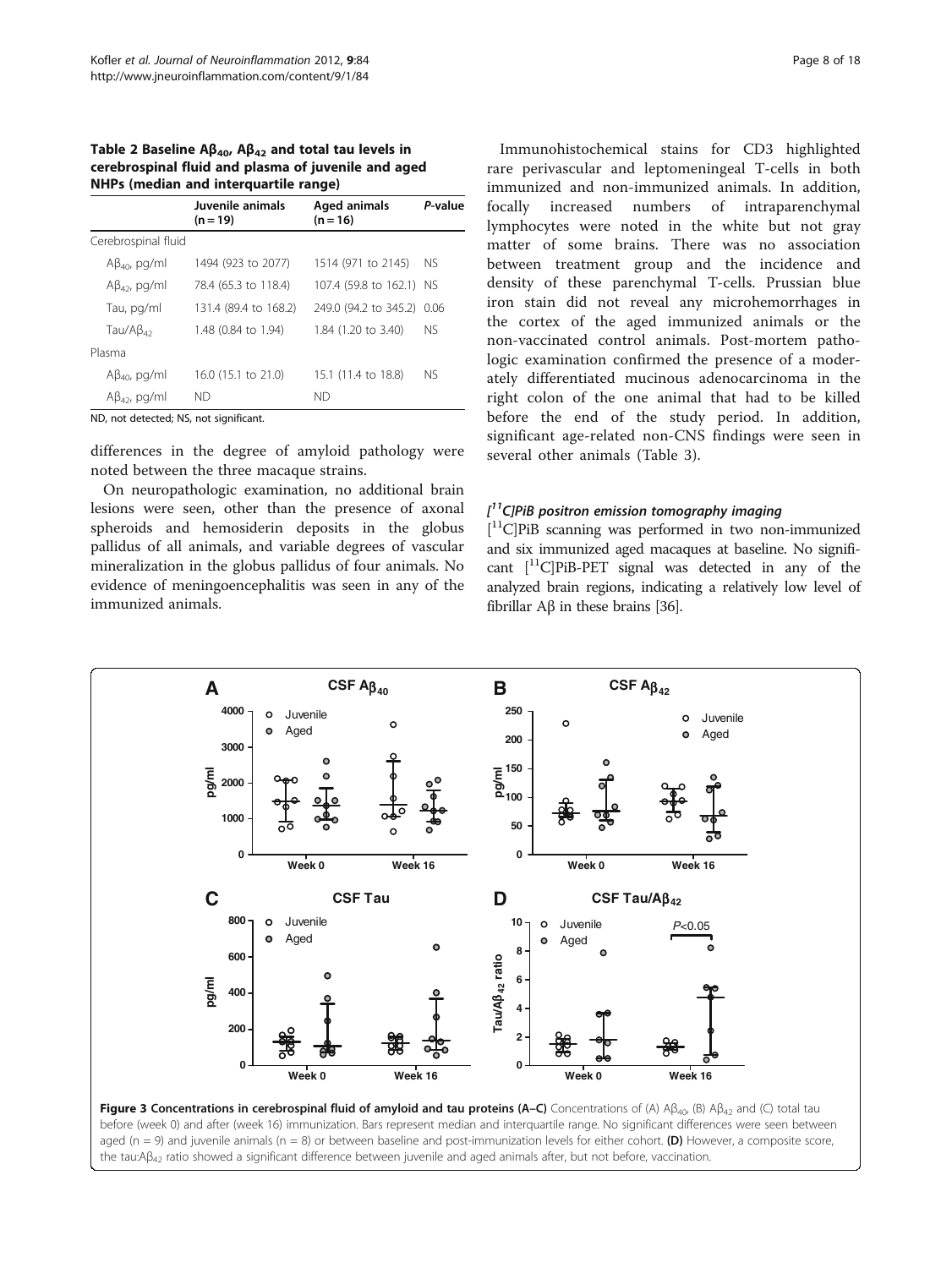| and non-mimamzed aged non-numan primat<br><b>Animal ID</b><br>(age, years)<br>(species, sex) | Immune<br>response | $A\beta_{42}$ content<br>frontal Cx,<br>pg/ml | <b>Diffuse</b><br>plaques                                                               | <b>Neuritic</b><br>plaques | Vascular<br>amyloid | Neuro fibrillary<br>tangles                   | Other<br>pathologic<br>findings                                                                   |
|----------------------------------------------------------------------------------------------|--------------------|-----------------------------------------------|-----------------------------------------------------------------------------------------|----------------------------|---------------------|-----------------------------------------------|---------------------------------------------------------------------------------------------------|
| <b>Immunized animals</b>                                                                     |                    |                                               |                                                                                         |                            |                     |                                               |                                                                                                   |
| CW06-423 (22) (R, M)                                                                         | Н                  | <b>BD</b>                                     | $\overline{0}$                                                                          | $\overline{0}$             | $\Omega$            | $\overline{0}$                                | Colon carcinoma                                                                                   |
| CW07-220 (22) (R, F)                                                                         | H                  | <b>BD</b>                                     | 0/+ (frontal<br>and insular<br>cortex)                                                  | 0/+ (insular<br>cortex)    | $+$                 | $\overline{O}$                                | Mild liver steatosis                                                                              |
| CW07-221 (21) (R, F)                                                                         | H                  | <b>BD</b>                                     | $\overline{0}$                                                                          | $\overline{O}$             | $\Omega$            | $\overline{0}$                                | Multilocular biliary<br>liver cysts; mild<br>lung emphysema                                       |
| CW07-222 (21) (R, F)                                                                         | H                  | <b>BD</b>                                     | $0/+$ (frontal<br>cortex);<br>+ (caudate head)                                          | $0/+$ (caudate<br>head)    | $\Omega$            | $\overline{0}$                                | Non-necrotizing<br>granulomatous lung<br>disease                                                  |
| CW08-237 (20) (P, F)                                                                         | Н                  | <b>BD</b>                                     | 0                                                                                       | $\Omega$                   | $\Omega$            | 0                                             | 0                                                                                                 |
| CW06-422 (20) (R, M)                                                                         | L                  | <b>BD</b>                                     | 0                                                                                       | 0                          | $\mathbf{0}$        | 0                                             | <b>ND</b>                                                                                         |
| CW08-236 (20) (P, F)                                                                         | L                  | <b>BD</b>                                     | $\overline{0}$                                                                          | $\Omega$                   | $\Omega$            | $\mathbf{0}$                                  | Renal cortical<br>cysts                                                                           |
| CW08-238 (18) (P, F)                                                                         | L                  | 22.17                                         | ++ (patchy<br>frontal cortex);<br>0/+ (CA1, entorhinal,<br>temporal,<br>insular cortex) | ++ (frontal<br>cortex);    | $\mathbf{0}$        | 0                                             | Papillary renal cell<br>carcinoma; focal<br>atypical<br>adenomatous<br>hyperplasia of the<br>lung |
| CW07-223 (26) (C, F)                                                                         | N                  | <b>BD</b>                                     | 0/+ (frontal cortex)                                                                    | 0                          | $\mathbf{0}$        | $\mathbf{0}$                                  | <b>ND</b>                                                                                         |
| CW08-239 (20) (P, F)                                                                         | N                  | <b>BD</b>                                     | + (caudate head)                                                                        | + (caudate<br>head)        | $\Omega$            | $\overline{0}$                                | $\overline{0}$                                                                                    |
| <b>Non-immunized animals</b>                                                                 |                    |                                               |                                                                                         |                            |                     |                                               |                                                                                                   |
| CW06-420 (18) (C, M)                                                                         | N/A                | <b>BD</b>                                     | 0/+ (frontal cortex)                                                                    | $\circ$                    | $\mathbf{0}$        | ++ (subiculum);<br>+ (CA1, frontal<br>cortex) | <b>ND</b>                                                                                         |
| CW06-421 (18) (C, M)                                                                         | N/A                | 24.61                                         | + (frontal and<br>temporal cortex)                                                      | $\mathbf 0$                | $0/+$               | $\overline{0}$                                | Renal oncocytoma;<br>renal cortical<br>cysts; needle tract<br>injury of the<br>spinal cord        |
| CW08-232 (18) (R, M)                                                                         | N/A                | <b>BD</b>                                     | $\overline{0}$                                                                          | $\circ$                    | $\mathbf{0}$        | $\mathbf{0}$                                  | <b>ND</b>                                                                                         |
| CW08-233 (19) (R, M)                                                                         | N/A                | <b>BD</b>                                     | 0                                                                                       | 0                          | $\mathbf{0}$        | 0                                             | Organizing<br>eosinophilic<br>pneumonia                                                           |
| CW08-234 (21) (R, M)                                                                         | N/A                | <b>BD</b>                                     | 0/+ (frontal cortex)                                                                    | $\circ$                    | $\mathbf{0}$        | $\mathbf{0}$                                  | <b>ND</b>                                                                                         |
| CW08-235 (19) (R, M)                                                                         | N/A                | <b>BD</b>                                     | 0                                                                                       | $\overline{O}$             | $\overline{0}$      | $\overline{0}$                                | <b>ND</b>                                                                                         |

### <span id="page-8-0"></span>Table 3 Post-mortem ELISA Aβ42 levels and histopathologic evaluation of amyloid and tau pathology of immunized and non-immunized aged non-human primates

0, absent; 0/+, minimal; +, mild; ++, moderate (reflecting most severely affected area in each brain region); BD, below detection limit; C, cynomolgus macaque; Cx, cortex; F, female; H, high responder; L, low responder; M, male; N, non-responder; N/A, not applicable; ND, not done; P, pigtailed macaque; R, rhesus macaque.

# ELISA and western blot analyses of amyloid load and oligomer species

Aβ load in the frontal cortex was also determined by ELISA and showed good correlation with the histopathologic results (Table 3). Only the two animals (one immunized, one non-immunized) with the highest number of plaques in the frontal cortex as determined by immunohistochemistry had  $A\beta_{42}$  levels above the detection limit

of the ELISA. Even though rare diffuse plaques were seen focally in the frontal cortex of five other animals, their  $A\beta_{42}$  load remained below the detection limit of the ELISA.

The amyloid burden was very low and variable within each group, and there were no differences in overall amyloid load between immunized and non-immunized animals. However, further characterization of Aβ species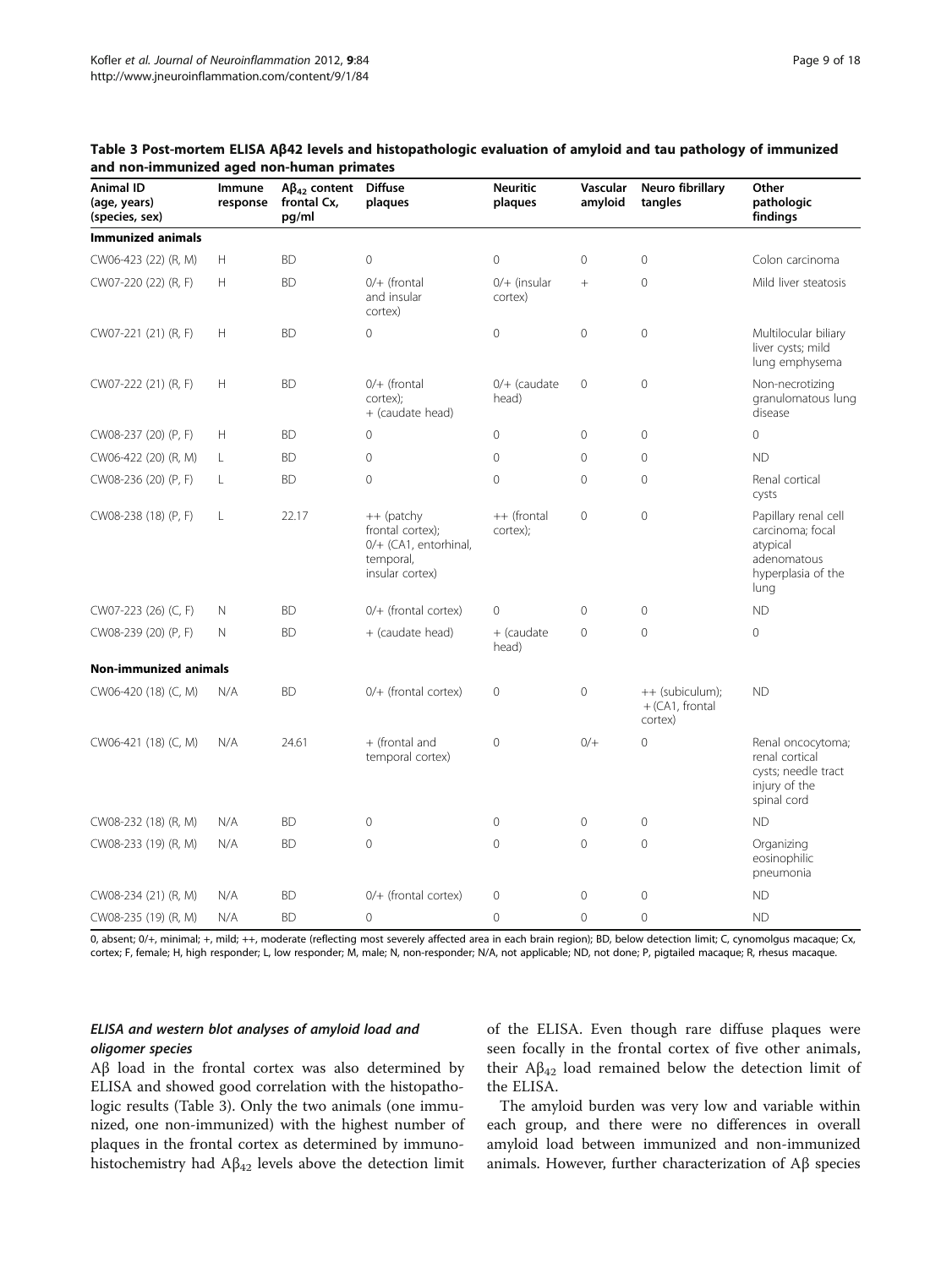in the frontal cortex by western blotting identified a significant shift in oligomer size in the membrane fraction with an increase in the dimer:pentamer ratio in immunized compared with non-immunized animals  $(P < 0.01$ ; Figure 4). No correlation was found between strength of immune response as determined by peak anti- $A\beta_{42}$  antibody levels and dimer: pentamer ratio. No clear oligomeric bands were seen on blots of the cytosolic fraction (data not shown).

# Assessment of microglial activation

# $[11]$ C]PK11195 positron emission tomography imaging

To investigate the microglial response to Aβ immunization in vivo, all juvenile and eight of the ten aged immunized animals underwent PET imaging using  $\int_1^{11}C|PK11195$ , a selective radioligand of the peripheral benzodiazepine receptor, also called the 18 kDa translocator protein (TSPO) [\[37\]](#page-16-0). Compared with pre-immunization studies, no significant changes were seen in any brain region between pre- and post-immunization scans, although there was a slight trend towards increased  $[$ <sup>11</sup>C $]$ PK11195 retention over time in the aged but not the juvenile animals (Figure [5](#page-10-0)). Subgroup analysis of the aged animals did not identify any clear trends distinguishing immune responders from non-responders. As determination of regional  $\binom{11}{1}$ PK11195 retention required a normalization step to white matter in this analysis, we were unable to assess whether there was a global increase in microglial



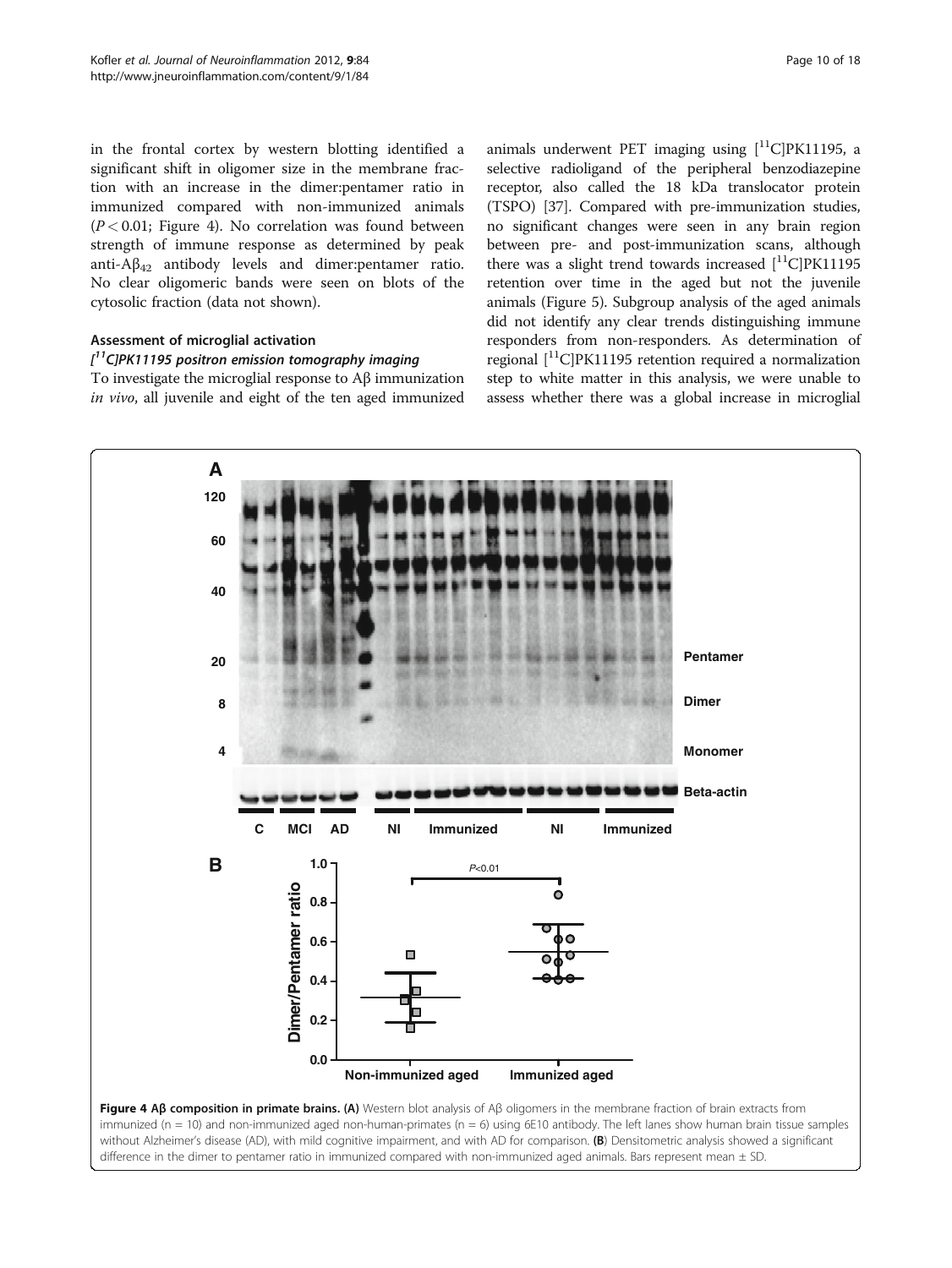<span id="page-10-0"></span>

activity in aged compared with juvenile animals. No association was seen between age and cortical  $[{}^{11}C]$ PK11195 retention (relative to white matter), in contrast to recent reports of significant age-associated increases in [<sup>11</sup>C]PK11195 binding found in cognitively normal elderly humans [\[38\]](#page-16-0).

# Microglial quantification by immunohistochemistry and real-time PCR

To further evaluate the effects of anti-Aβ immunization on microglial activity, we quantified the number of microglial cells by Iba-1 immunohistochemistry in several brain regions, including the mid-frontal cortex, entorhinal cortex, hippocampus, corpus callosum, and white matter. Because the juvenile immunized animals were not euthanized at the end of the study period, we were not able to further analyze this cohort of our animals. The brains from immunized aged animals were compared with a cohort of non-immunized age-matched controls. The density of microglial cells was significantly higher in white matter compared with all three gray matter regions analyzed  $(P < 0.05$ , respectively;

Figure [6A](#page-11-0)), very similar to the human brain [[39\]](#page-16-0). No differences were seen between immunized and nonimmunized animals, or between immune responders and non-responders for any brain region. Animals with detectable Aβ by immunohistochemistry or ELISA had cortical microglial densities similar to those of animals without detectable plaques. These immunohistochemical findings are supported by the results of quantitative realtime PCR studies, which showed no differences in the levels of Iba-1, CD68 or the astrocytic marker GFAP (Figure [6B](#page-11-0)).

Taken together, the PET, immunohistochemistry and PCR data indicate that vaccination against Aβ was not associated with significant microglial activation in our cohort of animals. To further define microglial activation states and evaluate possible shifts in microglial phenotype, we performed quantitative real-time PCR studies for several markers of classical (M1) and alternative (M2) macrophage activation. As there are significant differences between rodents and humans in M1/M2 gene signatures [\[40](#page-16-0)], we first verified that our set of human M1/M2 markers is appropriately differentially regulated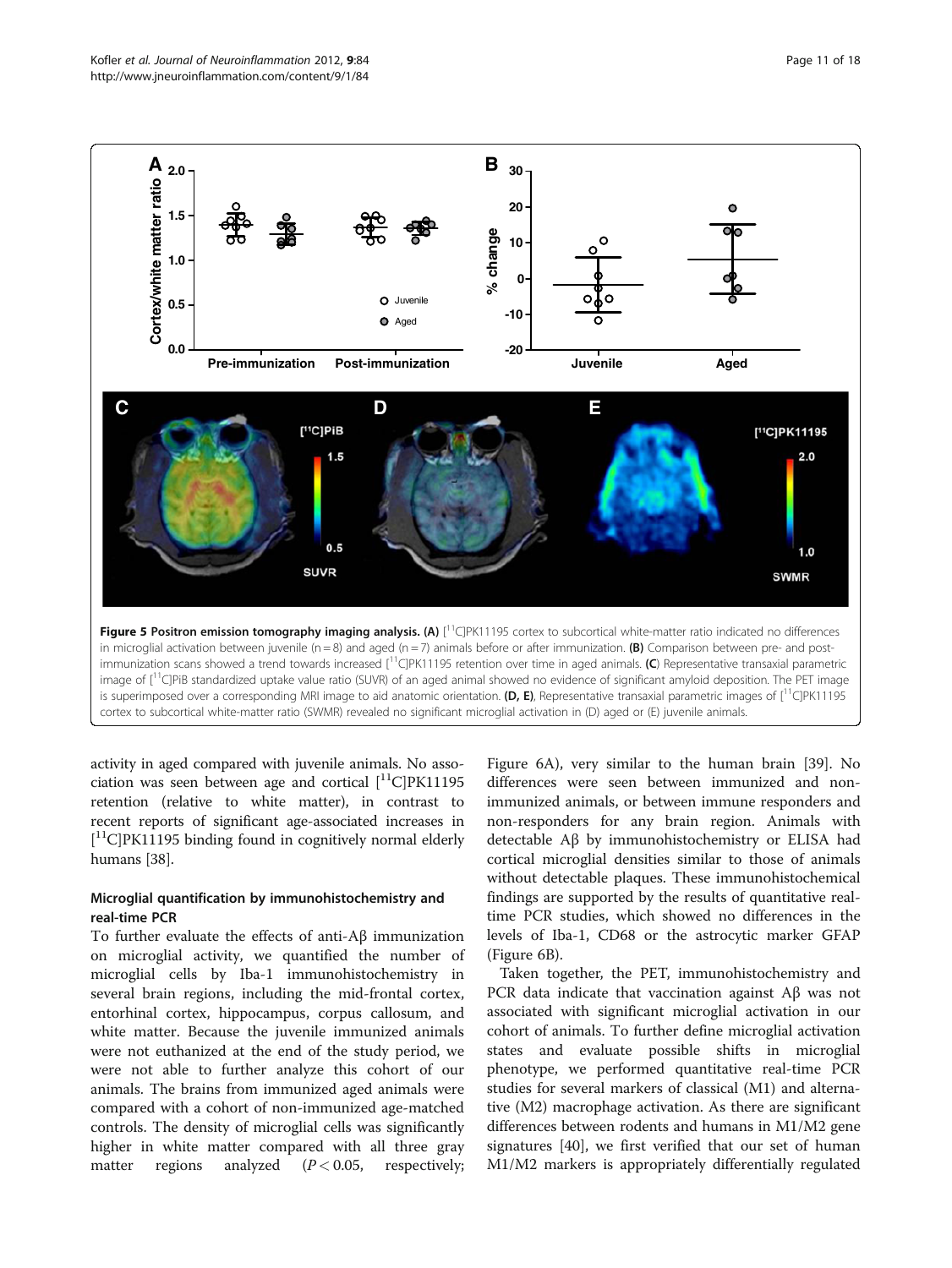<span id="page-11-0"></span>

in NHP macrophages (unpublished data) before applying these markers to the brain samples of the current study. These experiments showed that markers of both M1 and M2 polarization are expressed in the brain (Figure 6B). No difference was seen between immunized and non-immunized aged animals, indicating that vaccination did not induce a shift in microglial activation state. No obvious differences were noted in microglial density or activation markers between different macaque strains, but group sizes were too small for definitive conclusions.

### Immune activation markers in the CSF

We have previously shown that YKL40 (chitinase 3-like protein 1; CHI3L1), a member of the glycosyl hydrolase family 18 lacking hydrolytic activity, is elevated in the CSF in a variety of acute and chronic neurologic diseases, and is most abundantly associated with astrocytes in regions of inflammatory cells [\[22](#page-15-0)]. To test if Aβ vaccination is also associated with significant glial activation, we measured YKL40 levels in the CSF before and at multiple time-points after vaccination. At all time-points, YKL40 concentrations were significantly higher in aged

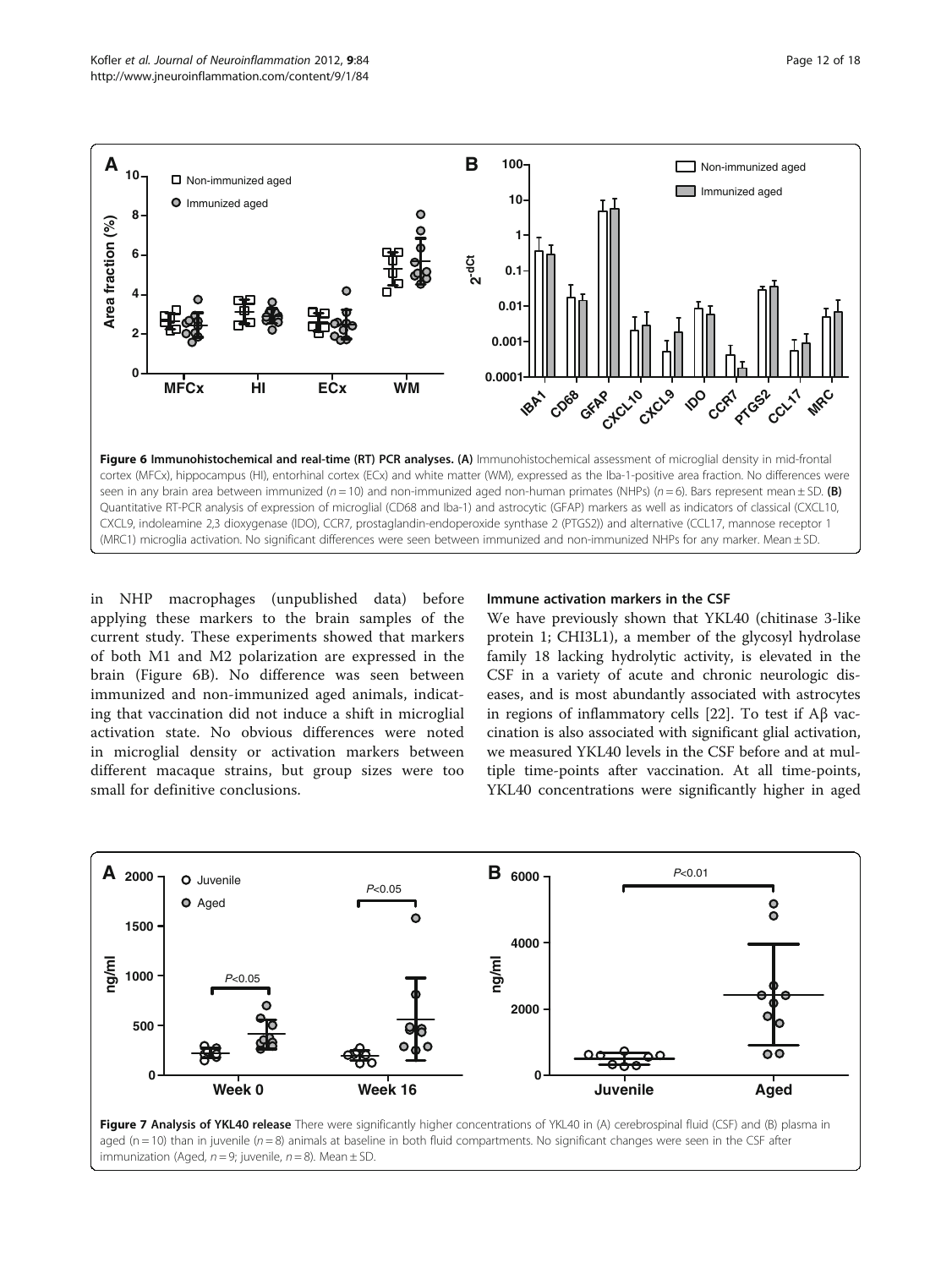<span id="page-12-0"></span>than in juvenile animals, but there was no significant change in YKL40 levels after immunization in either age group (Figure [7A](#page-11-0)). There was greater variability in postimmunization CSF YKL40 levels in aged animals, but no association between YKL40 levels and immune response was detected. Similar to the CSF results, plasma YKL40 levels were significantly higher in aged than in juvenile animals (Figure [7B](#page-11-0)). Two aged animals had substantially higher plasma YKL40 levels than the remaining cohort. Both of these animals were eventually diagnosed with malignancies: one with colon carcinoma, the other postmortem with renal cell carcinoma.

CSF samples of aged and juvenile macaques were also used for multiplex analysis testing of various inflammatory cytokines and growth factors. Results for basic fibroblast growth factor (bFGF), granulocyte–macrophage colony-stimulating factor (GM-CSF), interferon-gamma (IFN-γ), interleukin (IL)-1b, IL-2, IL-4, IL-8, IL-10, IL-12 (p70), IL-15, IL-17a, CCL7 (monocyte chemotactic protein 3 (MCP-3), CXCL9 (monokine induced by gamma interferon; MIG), CCL3 (macrophage inflammatory protein 1a; MIP-1a), nerve growth factor (NGF), platelet-derived growth factor (PDGF)-bb, transforming growth factor beta (TGF-β), tumor necrosis factor alpha (TNF-α), and macrophage colony-stimulating factor (M-CSF) showed most measurements to be near or below the detection limit. Vascular endothelial growth factor (VEGF), plasminogen activator inhibitor 1 (PAI-1), IL-23, CXCL11 (IFN-inducible T-cell α chemoattractant; I-TAC), macrophage migration inhibitory factor (MIF), IL-6, and sCD40 were detectable, but exhibited no significant changes over time or between age groups. Analysis of CCL2 (MCP-1) revealed no significant difference at any time-point between juvenile and aged animals, but there was a significant decrease over time in the aged animals (Figure 8A). CCL4 (MIP-1b) concentrations were significantly higher in the aged cohort at the pre-immunization time-point, but this significant difference disappeared at the post-immunization

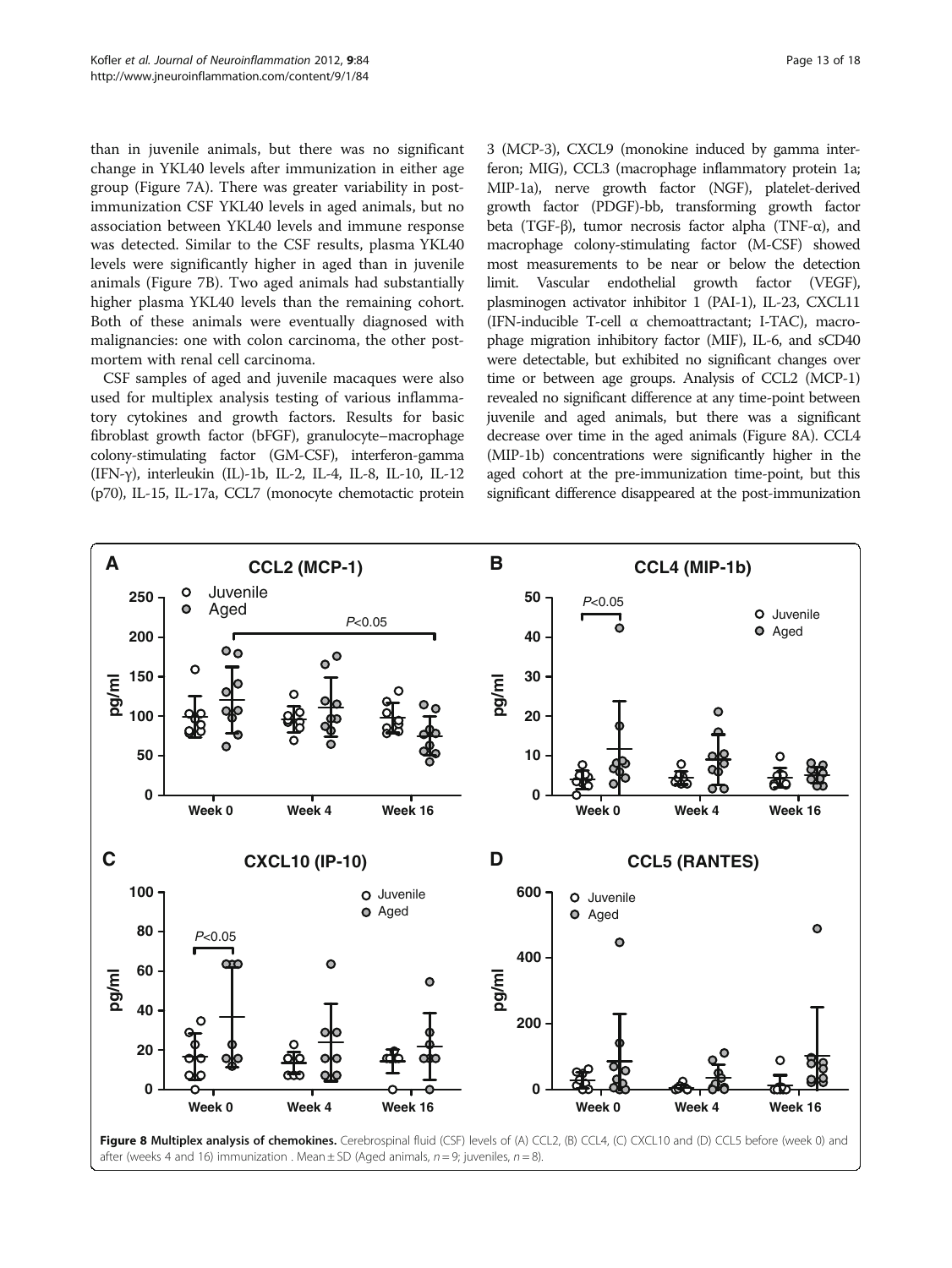follow-up time-points (Figure [8B](#page-12-0)). Analysis of CXCL10 (IFN-γ-induced protein 10 (IP-10) and CCL5 (regulated upon activation, normally T-cell expressed, and presumably secreted; RANTES) showed a significant effect of age in the repeated measures two-way ANOVA (CXCL10,  $P < 0.05$ ; CCL5,  $P < 0.01$ ) with overall higher levels in the aged animals but no significant trend over time (Figure [8C,D\)](#page-12-0).

# **Discussion**

Active and passive anti-Aβ immunization strategies are among the most aggressively tested therapeutic approaches in the battle against AD. After disappointing early results in human clinical trials, several groups have advocated a transition to preventive immunization strategies, that is, vaccination at a preclinical stage [[13,16](#page-15-0)[,41\]](#page-16-0). In rodent models, preventive immunization strategies were effective in diminishing the accumulation of Aβ in the brain and reducing cognitive impairment [\[2,6,9\]](#page-15-0). Although aged NHPs with existing AD-like pathology have been successfully vaccinated against Aβ [\[32\]](#page-16-0), few aged NHPs without AD pathology have been evaluated, showing no differences in hippocampal levels of soluble and insoluble Aβ or cytokines (TNF-α, IL-1α, IL-1β) between Aβ- and control-immunized animals [\[42](#page-16-0)].

We chose a NHP model for our studies because of the close genetic relationship to humans, identical APP amino acid sequence, and natural development of neuritic amyloid plaques and amyloid angiopathy with age. However, we also recognize the differences between humans with AD and NHP models [\[43\]](#page-16-0), such as less severe tau pathology, different binding characteristics to PiB, and as our data demonstrate, significant differences in CSF biomarkers. Compared with non-demented aged humans [[20,21\]](#page-15-0), the aged macaques in our study had lower CSF  $\mathsf{A}\mathsf{B}$ and total tau levels and higher tau: $Aβ<sub>42</sub>$  ratios. Plaques are seen in most rhesus macaques older than 21–23 years [[44,45\]](#page-16-0) and cynomolgus macaques older than 18–20 years [[46,47\]](#page-16-0); data on plaque occurrence in pigtailed macaques are lacking. The animals in our study were right within the age range at which plaques are first seen in these species, but their degree of pathology was milder than expected from previous reports, and unlikely to be associated with cognitive symptoms. Based on the pathologic findings, all our animals would be considered to be in a preclinical state and good candidates for a preventive immunization trial. However, it could be argued that the absence of significant differences in the CSF biomarkers tau and  $Aβ<sub>42</sub>$ and the tau:Aβ<sup>42</sup> ratio between aged and juvenile control animals at study onset does not accurately reflect the case in humans, for whom the use of biomarkers is advocated for identifying preclinical disease. On the other hand, recent studies have highlighted the potential utility of YKL40 in a panel of CSF biomarkers to distinguish cognitively normal people from patients with very mild or mild dementia [\[18](#page-15-0)]. We observed a significant difference in CSF YKL40 levels between aged and juvenile animals, closely resembling the age- and disease-associated increases seen in humans [[18,22](#page-15-0)], suggesting that our aged cohort had entered a phase of neuropathologic decline.

There were no differences in the degree of Aβ deposition between immunized and non-immunized aged macaques; however, our follow-up period of six months was probably too short to witness any significant effects on cerebral Aβ accumulation, in particular considering the large variability in Aβ pathology in this age group, the small group size, and the heterogeneous genetic background of our animals. Despite these limitations, more detailed analysis revealed significant changes in the composition of oligomer species in immunized versus non-immunized aged animals, with increased ratios of lower oligomer species, predominantly dimers. Our findings suggest that even in the absence of significant amyloid build-up in the brain, anti-Aβ antibodies shift parenchymal oligomeric composition to smaller species, thereby possibly promoting Aβ clearance from the brain. Interestingly, we found a significant positive correlation between increasing CSF  $A\beta_{42}$  levels post-immunization and strength of the CSF humoral immune response, suggesting that antibodies facilitate Aβ mobilization. This effect may be explained by CSF antibodies either promoting an Aβ shift from the brain parenchyma to the CSF or, alternatively, slowing Aβ clearance from the CSF compartment. As a similar effect was seen in both juveniles and aged animals with varying brain amyloid loads, the increased CSF Aβ levels appeared independent of brain Aβ levels. These results, however, are in contrast to a previous study that noted a decrease in CSF Aβ levels after immunization in NHPs with more advanced amyloid pathology [[32](#page-16-0)].

Soluble oligomers are increased in human AD brain tissue, and are more strongly associated than fibrillar Aβ with synaptotoxicity and cognitive impairment [\[33,48-52](#page-16-0)]. In particular, toxicity has been attributed to dimers, but also to trimers, pentamers, and dodecamers [[33,50,53,54\]](#page-16-0). Limited data from the first human active immunization trial (AN-1792) demonstrated that immunization reduced oligomer levels in the frontal cortex [\[55\]](#page-16-0). Mass spectrometric analysis of brain extracts from three immunized patients showed a preponderance of dimeric Aβ oligomers [\[56\]](#page-16-0). It is unclear if the shift in oligomer composition observed after immunization in our study would have any transient or permanent biologic effects. Coadministration of anti-Aβ antibodies with oligomers or treatment with oligomer-specific antibodies prevented the synaptotoxic effects of oligomers in vitro and in vivo [\[50,57-60](#page-16-0)], thus, it may be speculated that antibodies induced by immunization would capture oligomers and prevent any synaptotoxic side-effects mediated by more toxic amyloid species.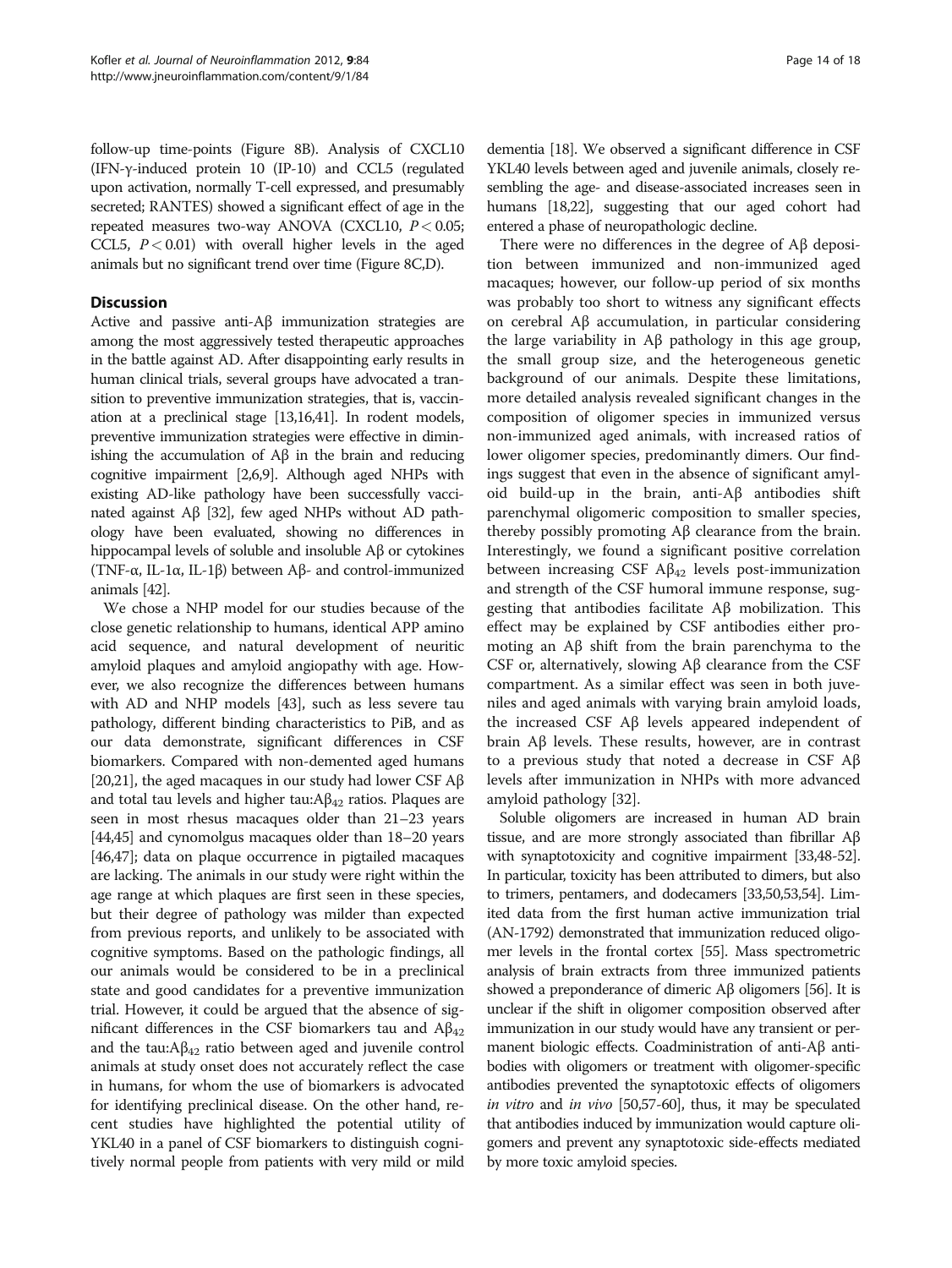Amyloid clearance after immunization is mediated by microglia-dependent and -independent mechanisms [[1,](#page-15-0)[61-65\]](#page-16-0). Neuropathologic examination of brains from deceased participants of the human AN1792 trial found evidence of Aβ phagocytosis by microglia [[66,67](#page-16-0)]. To explore the largely unknown role of microglia in preventive immunization, we used both longitudinal monitoring via repeated  $[$ <sup>11</sup>C]PK11195 PET imaging and CSF analysis, and histopathologic and PCR analyses at time of necropsy. These studies did not reveal any significant differences in microglial density or activation between immune responders, non-responders, and non-immunized aged control animals, but a subset of chemokines (CCL2, CCL4, and CXCL10) had either increased baseline CSF levels in aged animals and/or a decline post-immunization in aged but not juvenile animals. Elevation of these inflammatory markers in AD or even MCI has been previously described [[68-70\]](#page-16-0), but their relationship to oligomers is unclear. Further studies are needed to determine if the change in oligomer composition in our animals is linked to the modest decline in inflammatory markers after immunization.

A wide spectrum of macrophage differentiation states exists, which are chiefly categorized into classical (M1) and alternative (M2) activation states, with distinct speciesspecific gene expression patterns and biologic functions [[71-74\]](#page-17-0). However, there are conflicting data in the literature as to which activation state may be more beneficial for Aβ phagocytosis [\[75-79](#page-17-0)]. We identified simultaneous expression of various M1 and M2 markers in the aged brain post-mortem, but did not detect any significant immunization-related changes, suggesting that preventive vaccination has no major effect on the cerebral M1:M2 balance.

A well-known phenomenon with aging is diminished function of both the adaptive and innate arms of the immune system. This includes an increased threshold for immune response induction, which may be overcome by supplementing a vaccine with an appropriate immunostimulatory adjuvant [\[80\]](#page-17-0). We chose MPL, a derivative of the lipid moiety of lipopolysaccharide, which targets toll-like receptor 4 (TLR4) [[81](#page-17-0)], and is already in clinical use in several vaccines [\[82\]](#page-17-0). TLRs are evolutionarily conserved pathogen receptors, but their function and expression is also affected by immunosenescence [[83](#page-17-0)]. It has therefore been speculated that modulation of the innate immune system with TLR ligands may overcome these age-related functional changes and improve vaccine effectiveness in the elderly [[84](#page-17-0)]. Nevertheless, immunosenescence was still evident in our study with vaccinations markedly less effective in the aged cohort. Neither of the adjuvants (aluminum phosphate for tetanus toxoid or MPL for the Aβ vaccine), was able to overcome this age-related decline in the immune response. Since the initiation of our study, many novel vaccine modifications have been developed. It

remains to be seen if improved vaccine designs will lead to a higher rate of elderly immune responders.

In our study, the first dose of the Aβ vaccine was administered simultaneously with the tetanus control vaccine, thus we cannot exclude the possibility that coadministration affected the immune response to either vaccine. Although vaccine coadministration can induce both positive and negative effects on vaccine immunogenicity, most studies show little effect of tetanus/ diphtheria vaccine on the immune response to other coadministered antigens [\[85-87](#page-17-0)]. The vaccine dose in our study of 100 μg Aβ per injection was slightly higher (about three times) than that used in the human AN1792 trial [\[10\]](#page-15-0) when adjusted for the differences in body weight, but lower than in previous NHP studies [[32,42\]](#page-16-0), supporting the overall clinical and translational relevance of our findings.

# Conclusions

In this study, we found that preventive Aβ immunization is a safe therapeutic approach without serious side-effects in our aged and juvenile NHPs. Immunization did not induce increased inflammation, neither of the autoimmune/ encephalitic type nor of the innate arm of the immune system. Although no effect on overall brain Aβ levels was seen, a shift in the composition of soluble oligomers towards smaller species was observed, leading us to speculate that this shift might facilitate the removal of toxic Aβ species from the brain. Even if these changes are small, they may have a significant influence over time on the balance between Aβ accumulation and clearance.

### Abbreviations

Aβ: Beta-amyloid; AD: Alzheimer's disease; BSA: Bovine serum albumin; CERAD: Consortium to Establish a Registry for Alzheimer's Disease; CSF: Cerebrospinal fluid; DMSO: Dimethyl sulfoxide; EDTA: Ethylene diamene tetraacetic acid; FOV: Field of view; FWHM: Full width at half maximum; GAPDH: Glyceraldehyde 3-phosphate dehydrogenase; GFAP: Glial fibrillary acidic protein; Iba-1: Ionized calcium-binding adapter molecule 1; IDO: Indoleamine 2,3 dioxygenase; M1: Classical macrophage activation; M2: Alternative macrophage activation; MCI: Mild cognitive impairment; M-CSF: Macrophage colony-stimulating factor; MES: 2-(N-morpholino) ethanesulfonic acid; MPL: Monophosphoryl lipid A; MRC1: Mannose receptor 1 (CD206); NHP: Non-human primate; PBS: Phosphate-buffered saline; PET: Positron emission tomography; PiB: Pittsburgh Compound B; PTGS2: Prostaglandin-endoperoxide synthase 2 (cyclooxygenase 2); SDS: Sodium dodecyl sulfate; SUVR: Standardized uptake value ratio; SWMR: Subcortical white-matter ratio; TBS: Tris-buffered saline; TBS-T: Tris-buffered saline plus Tween; TOI: Time of injection; TLR: Toll-like receptor; TSPO: Translocator protein; VOI: Volume of interest.

### Competing interests

GE Healthcare holds a license agreement with the University of Pittsburgh based on the PiB-PET technology described in this manuscript. Dr Mathis is co-inventor of PiB and thus has a financial interest in this license agreement. GE Healthcare provided no grant support for this study, and had no role in the design or interpretation of results or preparation of this manuscript. All other authors have no conflicts of interest with this work. They had full access to all of the data in the study, and take responsibility for the integrity of the data and the accuracy of the data analysis.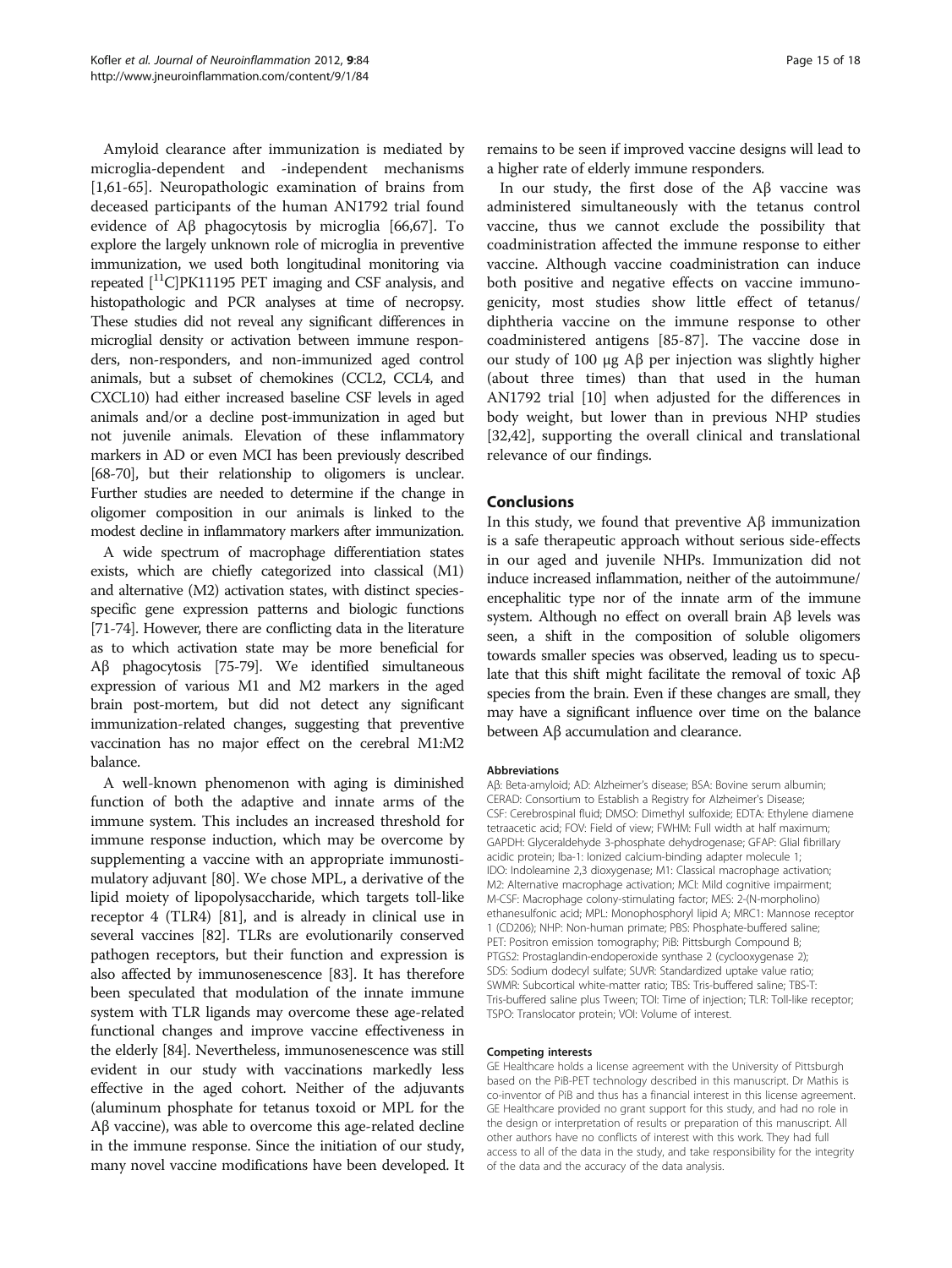### <span id="page-15-0"></span>Acknowledgements

We thank Adam Starkey, Mark Stauffer, Wanda Wang, Jonette Werley, Arlene Carbone-Wiley, and Sarita Singh for valuable technical assistance; Sarah Michael for oligomer analyses; and James Ruszkiewicz for help with the PET scans. We also appreciate the support and assistance of the Division of Laboratory Animal Resources staff. This work was supported by NIH grants K24 MH01717-09, RO1 MH071151 and PO1AG025204-03 S1.

### Author details

<sup>1</sup>Department of Pathology, University of Pittsburgh, 200 Lothrop Street, Pittsburgh, PA 15213, USA. <sup>2</sup>Department of Radiology, University of Pittsburgh, 200 Lothrop Street, Pittsburgh, PA15213, USA. <sup>3</sup>Department of Immunology, University of Pittsburgh, 200 Lothrop Street, Pittsburgh, PA15213, USA. <sup>4</sup>Division of Laboratory Animal Resources, University of Pittsburgh, 200 Lothrop Street, Pittsburgh, PA15213, USA. <sup>5</sup>Department of Neurosciences, University of California San Diego, 9500 Gilman Drive, La Jolla, CA92093, USA.

#### Authors' contributions

JK participated in overall study design and was responsible for overseeing the study, vaccine preparation, acquisition of histology, PCR and immunoassay data, statistical data analysis, and drafting of manuscript. BL and CAM carried out the PET studies. CJ and AMT were responsible for animal management, vaccine administration, and fluid and tissue collection. EM carried out the oligomer assays. OJF and RDS participated in vaccine design. GHM participated in data analysis and interpretation. CAW conceived the study, and participated in study design and data analysis. All authors read and approved the final manuscript.

#### Received: 6 January 2012 Accepted: 3 May 2012 Published: 3 May 2012

#### References

- 1. DeMattos RB, Bales KR, Cummins DJ, Dodart JC, Paul SM, Holtzman DM: Peripheral anti-A beta antibody alters CNS and plasma A beta clearance and decreases brain A beta burden in a mouse model of Alzheimer's disease. Proc Natl Acad Sci USA 2001, 98:8850–8855.
- 2. Schenk D, Barbour R, Dunn W, Gordon G, Grajeda H, Guido T, Hu K, Huang J, Johnson-Wood K, Khan K, et al: Immunization with amyloid-beta attenuates Alzheimer-disease-like pathology in the PDAPP mouse. Nature 1999, 400:173–177.
- 3. Weiner HL, Lemere CA, Maron R, Spooner ET, Grenfell TJ, Mori C, Issazadeh S, Hancock WW, Selkoe DJ: Nasal administration of amyloid-beta peptide decreases cerebral amyloid burden in a mouse model of Alzheimer's disease. Ann Neurol 2000, 48:567–579.
- 4. Austin L, Arendash GW, Gordon MN, Diamond DM, DiCarlo G, Dickey C, Ugen K, Morgan D: Short-term beta-amyloid vaccinations do not improve cognitive performance in cognitively impaired APP + PS1 mice. Behav Neurosci 2003, 117:478–484.
- 5. Dodart JC, Bales KR, Gannon KS, Greene SJ, DeMattos RB, Mathis C, DeLong CA, Wu S, Wu X, Holtzman DM, Paul SM: Immunization reverses memory deficits without reducing brain Abeta burden in Alzheimer's disease model. Nat Neurosci 2002, 5:452–457.
- Janus C, Pearson J, McLaurin J, Mathews PM, Jiang Y, Schmidt SD, Chishti MA, Horne P, Heslin D, French J, et al: A beta peptide immunization reduces behavioural impairment and plaques in a model of Alzheimer's disease. Nature 2000, 408:979–982.
- 7. Kotilinek LA, Bacskai B, Westerman M, Kawarabayashi T, Younkin L, Hyman BT, Younkin S, Ashe KH: Reversible memory loss in a mouse transgenic model of Alzheimer's disease. J Neurosci 2002, 22:6331–6335.
- Maier M, Seabrook TJ, Lazo ND, Jiang L, Das P, Janus C, Lemere CA: Short amyloid-beta (Abeta) immunogens reduce cerebral Abeta load and learning deficits in an Alzheimer's disease mouse model in the absence of an Abeta-specific cellular immune response. J Neurosci 2006, 26:4717–4728.
- 9. Morgan D, Diamond DM, Gottschall PE, Ugen KE, Dickey C, Hardy J, Duff K, Jantzen P, DiCarlo G, Wilcock D, et al: A beta peptide vaccination prevents memory loss in an animal model of Alzheimer's disease. Nature 2000, 408:982–985.
- 10. Gilman S, Koller M, Black RS, Jenkins L, Griffith SG, Fox NC, Eisner L, Kirby L, Rovira MB, Forette F, Orgogozo JM: Clinical effects of Abeta immunization

(AN1792) in patients with AD in an interrupted trial. Neurology 2005, 64:1553–1562.

- 11. Hock C, Konietzko U, Streffer JR, Tracy J, Signorell A, Muller-Tillmanns B, Lemke U, Henke K, Moritz E, Garcia E, et al: Antibodies against betaamyloid slow cognitive decline in Alzheimer's disease. Neuron 2003, 38:547–554.
- 12. Vellas B, Black R, Thal LJ, Fox NC, Daniels M, McLennan G, Tompkins C, Leibman C, Pomfret M, Grundman M: Long-term follow-up of patients immunized with AN1792: reduced functional decline in antibody responders. Curr Alzheimer Res 2009, 6:144–151.
- 13. Lemere CA, Masliah E: Can Alzheimer disease be prevented by amyloid-beta immunotherapy? Nat Rev Neurol 2010, 6:108–119.
- 14. Orgogozo JM, Gilman S, Dartigues JF, Laurent B, Puel M, Kirby LC, Jouanny P, Dubois B, Eisner L, Flitman S, et al: Subacute meningoencephalitis in a subset of patients with AD after Abeta42 immunization. Neurology 2003, 61:46–54.
- 15. Price JL, McKeel DW Jr, Buckles VD, Roe CM, Xiong C, Grundman M, Hansen LA, Petersen RC, Parisi JE, Dickson DW, et al: Neuropathology of nondemented aging: presumptive evidence for preclinical Alzheimer disease. Neurobiol Aging 2009, 30:1026–1036.
- 16. Tarawneh R, Holtzman DM: Critical issues for successful immunotherapy in Alzheimer's disease: development of biomarkers and methods for early detection and intervention. CNS Neurol Disord Drug Targets 2009, 8:144-159.
- 17. Boche D, Zotova E, Weller RO, Love S, Neal JW, Pickering RM, Wilkinson D, Holmes C, Nicoll JA: Consequence of Abeta immunization on the vasculature of human Alzheimer's disease brain. Brain 2008, 131:3299–3310.
- 18. Perrin RJ, Craig-Schapiro R, Malone JP, Shah AR, Gilmore P, Davis AE, Roe CM, Peskind ER, Li G, Galasko DR, et al: Identification and validation of novel cerebrospinal fluid biomarkers for staging early Alzheimer's disease. PLoS One 2011, 6:e16032.
- 19. Klunk WE: Amyloid imaging as a biomarker for cerebral beta-amyloidosis and risk prediction for Alzheimer dementia. Neurobiol Aging 2011, 32:S20–S36.
- 20. Fagan AM, Roe CM, Xiong C, Mintun MA, Morris JC, Holtzman DM: Cerebrospinal fluid tau/beta-amyloid(42) ratio as a prediction of cognitive decline in nondemented older adults. Arch Neurol 2007, 64:343–349.
- 21. Mattsson N, Zetterberg H, Hansson O, Andreasen N, Parnetti L, Jonsson M, Herukka SK, van der Flier WM, Blankenstein MA, Ewers M, et al: CSF biomarkers and incipient Alzheimer disease in patients with mild cognitive impairment. JAMA 2009, 302:385–393.
- 22. Bonneh-Barkay D, Wang G, Starkey A, Hamilton RL, Wiley CA: In vivo CHI3L1 (YKL-40) expression in astrocytes in acute and chronic neurological diseases. J Neuroinflammation 2010, 7:34.
- 23. Craig-Schapiro R, Perrin RJ, Roe CM, Xiong C, Carter D, Cairns NJ, Mintun MA, Peskind ER, Li G, Galasko DR, et al: YKL-40: a novel prognostic fluid biomarker for preclinical Alzheimer's disease. Biol Psychiatry 2010, 68:903–912.
- 24. Venneti S, Bonneh-Barkay D, Lopresti BJ, Bissel SJ, Wang G, Mathis CA, Piatak M Jr, Lifson JD, Nyaundi JO, Murphey-Corb M, Wiley CA: Longitudinal in vivo positron emission tomography imaging of infected and activated brain macrophages in a macaque model of human immunodeficiency virus encephalitis correlates with central and peripheral markers of encephalitis and areas of synaptic degeneration. Am J Pathol 2008, 172:1603–1616.
- 25. Tai C, Chatziioannou A, Siegel S, Young J, Newport D, Goble RN, Nutt RE, Cherry SR: Performance evaluation of the microPET P4: a PET system dedicated to animal imaging. Phys Med Biol 2001, 46:1845–1862.
- 26. Hammoud DA, Endres CJ, Chander AR, Guilarte TR, Wong DF, Sacktor NC, McArthur JC, Pomper MG: Imaging glial cell activation with [11 C]-R-PK11195 in patients with AIDS. *J Neurovirol* 2005, 11:346-355
- 27. Wiley CA, Lopresti BJ, Venneti S, Price J, Klunk WE, DeKosky ST, Mathis CA: Carbon 11-labeled Pittsburgh Compound B and carbon 11-labeled (R)-PK11195 positron emission tomographic imaging in Alzheimer disease. Arch Neurol 2009, 66:60–67.
- 28. Price JC, Klunk WE, Lopresti BJ, Lu X, Hoge JA, Ziolko SK, Holt DP, Meltzer CC, DeKosky ST, Mathis CA: Kinetic modeling of amyloid binding in humans using PET imaging and Pittsburgh Compound-B. J Cereb Blood Flow Metab 2005, 25:1528–1547.
- 29. Lopresti BJ, Klunk WE, Mathis CA, Hoge JA, Ziolko SK, Lu X, Meltzer CC, Schimmel K, Tsopelas ND, DeKosky ST, Price JC: Simplified quantification of Pittsburgh Compound B amyloid imaging PET studies: a comparative analysis. J Nucl Med 2005, 46:1959–1972.
- 30. Ghochikyan A, Vasilevko V, Petrushina I, Movsesyan N, Babikyan D, Tian W, Sadzikava N, Ross TM, Head E, Cribbs DH, Agadjanyan MG: Generation and characterization of the humoral immune response to DNA immunization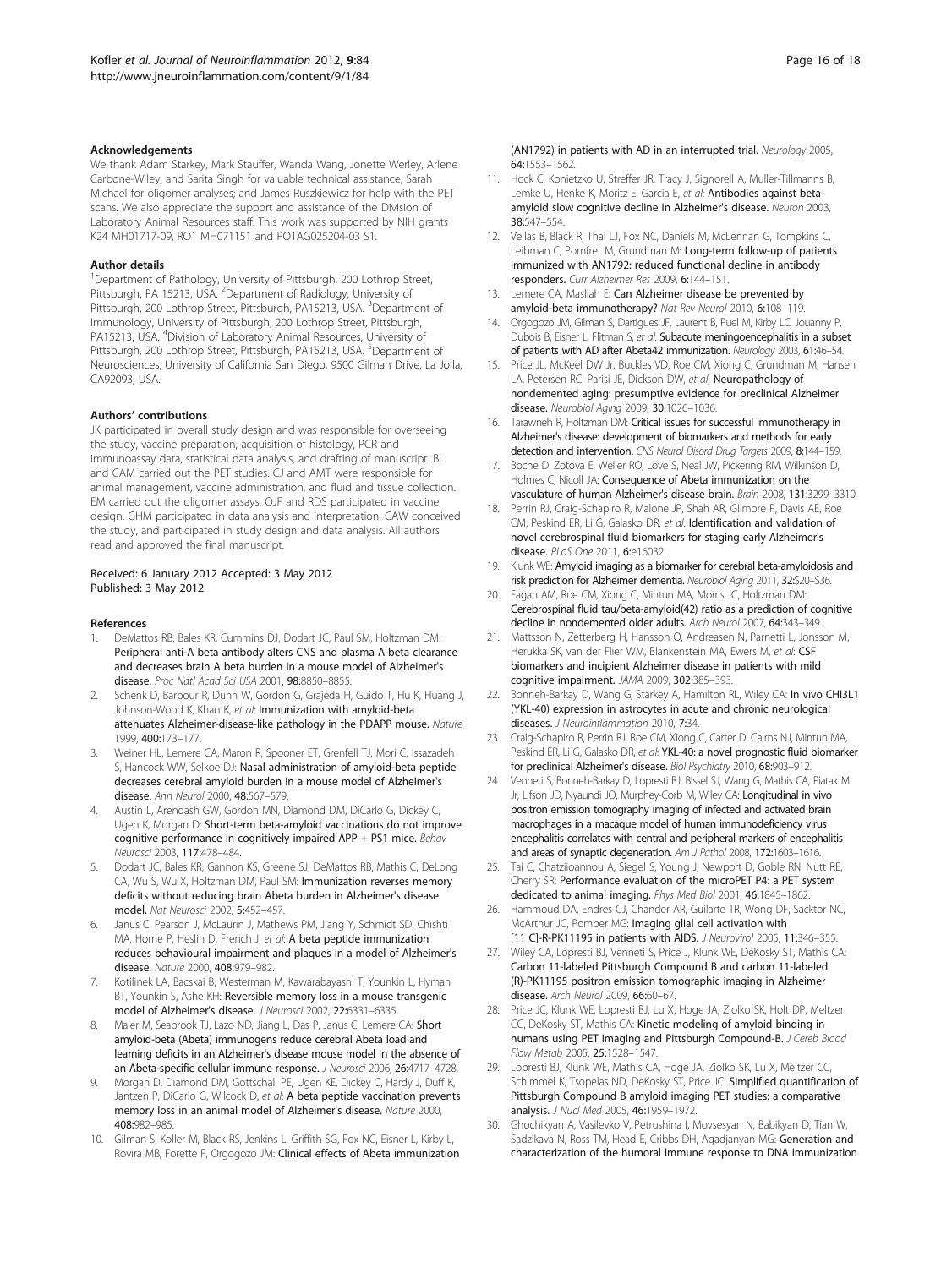<span id="page-16-0"></span>with a chimeric beta-amyloid-interleukin-4 minigene. Eur J Immunol 2003, 33:3232–3241.

- 31. Jianping L, Zhibing Y, Wei Q, Zhikai C, Jie X, Jinbiao L: Low avidity and level of serum anti-Abeta antibodies in Alzheimer disease. Alzheimer Dis Assoc Disord 2006, 20:127–132.
- 32. Lemere CA, Beierschmitt A, Iglesias M, Spooner ET, Bloom JK, Leverone JF, Zheng JB, Seabrook TJ, Louard D, Li D, et al: Alzheimer's disease abeta vaccine reduces central nervous system abeta levels in a non-human primate, the Caribbean vervet. Am J Pathol 2004, 165:283-297.
- 33. Pham E, Crews L, Ubhi K, Hansen L, Adame A, Cartier A, Salmon D, Galasko D, Michael S, Savas JN, et al: Progressive accumulation of amyloid-beta oligomers in Alzheimer's disease and in amyloid precursor protein transgenic mice is accompanied by selective alterations in synaptic scaffold proteins. FEBS J 2010, 277:3051–3067.
- 34. Bissel SJ, Wang G, Bonneh-Barkay D, Starkey A, Trichel AM, Murphey-Corb M, Wiley CA: Systemic and brain macrophage infections in relation to the development of simian immunodeficiency virus encephalitis. J Virol 2008, 82:5031–5042.
- 35. Mirra SS, Heyman A, McKeel D, Sumi SM, Crain BJ, Brownlee LM, Vogel FS, Hughes JP, van Belle G, Berg L: The Consortium to Establish a Registry for Alzheimer's Disease (CERAD). Part II. Standardization of the neuropathologic assessment of Alzheimer's disease. Neurology 1991, 41:479–486.
- 36. Ikonomovic MD, Klunk WE, Abrahamson EE, Mathis CA, Price JC, Tsopelas ND, Lopresti BJ, Ziolko S, Bi W, Paljug WR, et al: Post-mortem correlates of in vivo PiB-PET amyloid imaging in a typical case of Alzheimer's disease. Brain 2008, 131:1630–1645.
- 37. Venneti S, Wiley CA, Kofler J: Imaging microglial activation during neuroinflammation and Alzheimer's disease. J Neuroimmune Pharmacol 2009, 4:227–243.
- 38. Schuitemaker A, van der Doef TF, Boellaard R, van der Flier WM, Yaqub M, Windhorst AD, Barkhof F, Jonker C, Kloet RW, Lammertsma AA, et al: Microglial activation in healthy aging. Neurobiol Aging 2012, 33:1067–1072.
- 39. Mittelbronn M, Dietz K, Schluesener HJ, Meyermann R: Local distribution of microglia in the normal adult human central nervous system differs by up to one order of magnitude. Acta Neuropathol 2001, 101:249–255.
- 40. Martinez FO, Helming L, Gordon S: Alternative activation of macrophages: an immunologic functional perspective. Annu Rev Immunol 2009, 27:451–483.
- 41. Levites Y, Das P, Price RW, Rochette MJ, Kostura LA, McGowan EM, Murphy MP, Golde TE: Anti-Abeta42- and anti-Abeta40-specific mAbs attenuate amyloid deposition in an Alzheimer disease mouse model. J Clin Invest 2006, 116:193–201.
- 42. Gandy S, DeMattos RB, Lemere CA, Heppner FL, Leverone J, Aguzzi A, Ershler WB, Dai J, Fraser P, Hyslop PS, et al: Alzheimer A beta vaccination of rhesus monkeys (Macaca mulatta). Alzheimer Dis Assoc Disord 2004, 18:44–46.
- 43. Rosen RF, Walker LC, Levine H 3rd: PIB binding in aged primate brain: Enrichment of high-affinity sites in humans with Alzheimer's disease. Neurobiol Aging 2011, 32:223–234.
- 44. Cork LC, Masters C, Beyreuther K, Price DL: Development of senile plaques. Relationships of neuronal abnormalities and amyloid deposits. Am J Pathol 1990, 137:1383–1392.
- 45. Gearing M, Tigges J, Mori H, Mirra SS: A beta40 is a major form of beta-amyloid in nonhuman primates. Neurobiol Aging 1996, 17:903–908.
- 46. Kimura N, Tanemura K, Nakamura S, Takashima A, Ono F, Sakakibara I, Ishii Y, Kyuwa S, Yoshikawa Y: Age-related changes of Alzheimer's diseaseassociated proteins in cynomolgus monkey brains. Biochem Biophys Res Commun 2003, 310:303–311.
- 47. Kodama R, Yang X, Saski Y, Iwashige S, Tanigawa Y, Yoshikawa T, Nagaoka T, Kamimura Y, Maeda H: Age-related lesions in the cerebrum in middleaged female cynomolgus monkeys. Toxicol Pathol 2010, 38:303-311
- 48. Mc Donald JM, Savva GM, Brayne C, Welzel AT, Forster G, Shankar GM, Selkoe DJ, Ince PG, Walsh DM: The presence of sodium dodecyl sulphate-stable Abeta dimers is strongly associated with Alzheimer-type dementia. Brain 2010, 133:1328–1341.
- 49. Selkoe DJ: Soluble oligomers of the amyloid beta-protein impair synaptic plasticity and behavior. Behav Brain Res 2008, 192:106–113.
- 50. Shankar GM, Li S, Mehta TH, Garcia-Munoz A, Shepardson NE, Smith I, Brett FM, Farrell MA, Rowan MJ, Lemere CA, et al: Amyloid-beta protein dimers isolated directly from Alzheimer's brains impair synaptic plasticity and memory. Nat Med 2008, 14:837–842.
- 51. Tomic JL, Pensalfini A, Head E, Glabe CG: Soluble fibrillar oligomer levels are elevated in Alzheimer's disease brain and correlate with cognitive dysfunction. Neurobiol Dis 2009, 35:352–358.
- 52. van Helmond Z, Miners JS, Kehoe PG, Love S: Oligomeric Abeta in Alzheimer's disease: relationship to plaque and tangle pathology, APOE genotype and cerebral amyloid angiopathy. Brain Pathol 2010, 20:468–480.
- 53. Lesne S, Koh MT, Kotilinek L, Kayed R, Glabe CG, Yang A, Gallagher M, Ashe KH: A specific amyloid-beta protein assembly in the brain impairs memory. Nature 2006, 440:352–357.
- 54. Townsend M, Shankar GM, Mehta T, Walsh DM, Selkoe DJ: Effects of secreted oligomers of amyloid beta-protein on hippocampal synaptic plasticity: a potent role for trimers. J Physiol 2006, 572:477-492
- Van Helmond Z, Boche D, Nicoll J, Holmes C, Neal J, Love S: Oligomeric Aβ levels following Aβ42 immunization. Neuropathol Appl Neurobiol 2009, 35:25.
- 56. Maarouf CL, Daugs ID, Kokjohn TA, Kalback WM, Patton RL, Luehrs DC, Masliah E, Nicoll JA, Sabbagh MN, Beach TG, et al: The biochemical aftermath of anti-amyloid immunotherapy. Mol Neurodegener 2010, 5:39.
- 57. Hillen H, Barghorn S, Striebinger A, Labkovsky B, Muller R, Nimmrich V, Nolte MW, Perez-Cruz C, van der Auwera I, van Leuven F, et al: Generation and therapeutic efficacy of highly oligomer-specific beta-amyloid antibodies. J Neurosci 2010, 30:10369–10379.
- 58. Klyubin I, Walsh DM, Lemere CA, Cullen WK, Shankar GM, Betts V, Spooner ET, Jiang L, Anwyl R, Selkoe DJ, Rowan MJ: Amyloid beta protein immunotherapy neutralizes Abeta oligomers that disrupt synaptic plasticity in vivo. Nat Med 2005, 11:556–561.
- 59. Chauhan NB: Intracerebroventricular passive immunization with antioligoAbeta antibody in TgCRND8. J Neurosci Res 2007, 85:451–463.
- Klyubin I, Betts V, Welzel AT, Blennow K, Zetterberg H, Wallin A, Lemere CA, Cullen WK, Peng Y, Wisniewski T, et al: Amyloid beta protein dimercontaining human CSF disrupts synaptic plasticity: prevention by systemic passive immunization. J Neurosci 2008, 28:4231-4237.
- 61. Bacskai BJ, Kajdasz ST, Christie RH, Carter C, Games D, Seubert P, Schenk D, Hyman BT: Imaging of amyloid-beta deposits in brains of living mice permits direct observation of clearance of plaques with immunotherapy. Nat Med 2001, 7:369–372.
- 62. Bard F, Cannon C, Barbour R, Burke RL, Games D, Grajeda H, Guido T, Hu K, Huang J, Johnson-Wood K, et al: Peripherally administered antibodies against amyloid beta-peptide enter the central nervous system and reduce pathology in a mouse model of Alzheimer disease. Nat Med 2000, 6:916–919.
- 63. Das P, Howard V, Loosbrock N, Dickson D, Murphy MP, Golde TE: Amyloid-beta immunization effectively reduces amyloid deposition in FcRgamma−/− knock-out mice. J Neurosci 2003, 23:8532–8538.
- Morgan D, Gordon MN, Tan J, Wilcock D, Rojiani AM: Dynamic complexity of the microglial activation response in transgenic models of amyloid deposition: implications for Alzheimer therapeutics. J Neuropathol Exp Neurol 2005, 64:743–753.
- 65. Wilcock DM, Munireddy SK, Rosenthal A, Ugen KE, Gordon MN, Morgan D: Microglial activation facilitates Abeta plaque removal following intracranial anti-Abeta antibody administration. Neurobiol Dis 2004, 15:11–20.
- 66. Nicoll JA, Barton E, Boche D, Neal JW, Ferrer I, Thompson P, Vlachouli C, Wilkinson D, Bayer A, Games D, et al: Abeta species removal after abeta42 immunization. J Neuropathol Exp Neurol 2006, 65:1040–1048.
- 67. Masliah E, Hansen L, Adame A, Crews L, Bard F, Lee C, Seubert P, Games D, Kirby L, Schenk D: Abeta vaccination effects on plaque pathology in the absence of encephalitis in Alzheimer disease. Neurology 2005, 64:129–131.
- Galimberti D, Schoonenboom N, Scheltens P, Fenoglio C, Bouwman F, Venturelli E, Guidi I, Blankenstein MA, Bresolin N, Scarpini E: Intrathecal chemokine synthesis in mild cognitive impairment and Alzheimer disease. Arch Neurol 2006, 63:538–543.
- 69. Sokolova A, Hill MD, Rahimi F, Warden LA, Halliday GM, Shepherd CE: Monocyte chemoattractant protein-1 plays a dominant role in the chronic inflammation observed in Alzheimer's disease. Brain Pathol 2009, 19:392–398.
- 70. Xia MQ, Qin SX, Wu LJ, Mackay CR, Hyman BT: Immunohistochemical study of the beta-chemokine receptors CCR3 and CCR5 and their ligands in normal and Alzheimer's disease brains. Am J Pathol 1998, 153:31-37.